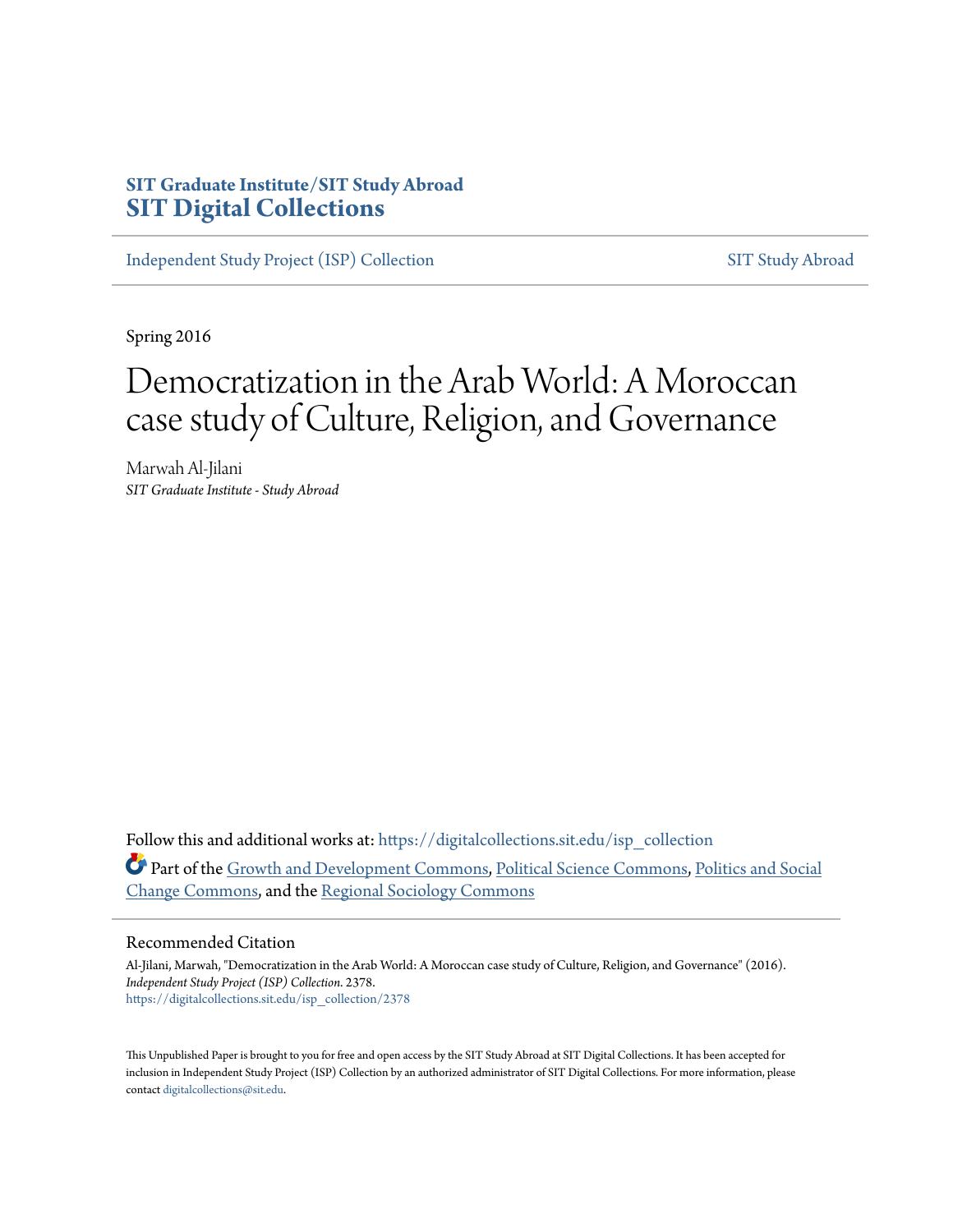# **Democratization in the Arab World: A Moroccan case study of Culture, Religion, and Governance**

Al-Jilani, Marwah Belghazi, Taieb Oregon State University Political Science & International Studies Africa, Morocco, Rabat Submitted in Partial requirement for MOR, SIT Abroad, Spring 2016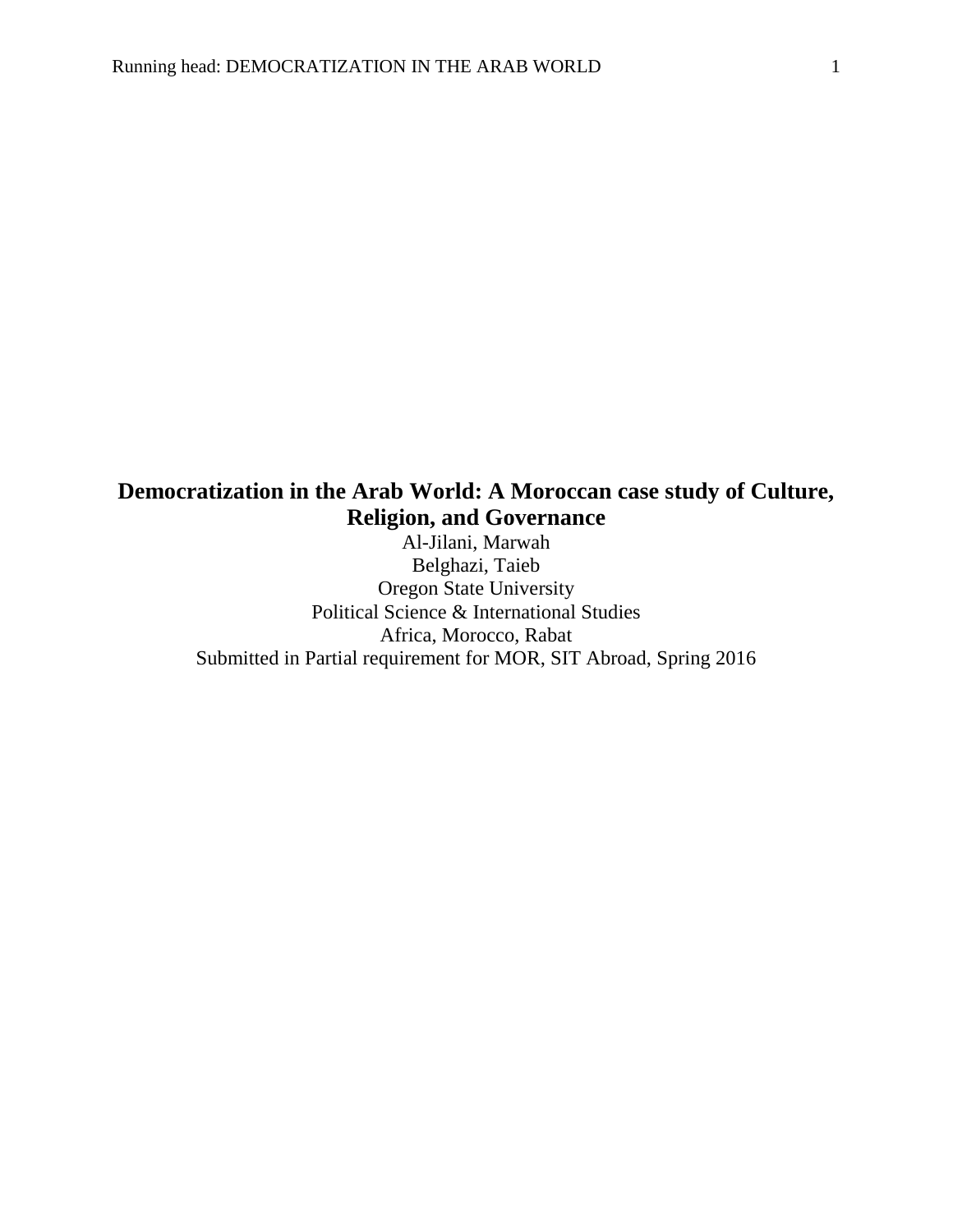#### *Abstract*

Democracy and Islam are generally assumed as incompatible, which leads to further assumptions towards the notion that democracy in Muslim majority states can not be reconciled. The presence of a religious political culture appears as the main hindrance for sound democratic structures. However, it appears that the absence stems from other prominent factors. This paper extends the rhetoric that Islam and democracy can be compatible and a lack of democracy is dependent on specific authoritarian structures. Morocco, a Muslim majority state that is going through democratization offers data to gauge whether or not democratic practice is present within the general society. The present study attempts to explore the ways democracy is defined because of the way the majority of the population agree that it is the best form of government is democracy. There was specific analysis on measuring the extent of democratic values and practices that is engaged by the general Moroccan sentiment. Although it was found that general Moroccan sentiment isn't democratic on all regards, this still cannot be used to explain that Islam and democracy are incompatible.

*Key Words: Political Science, Development Studies, Law*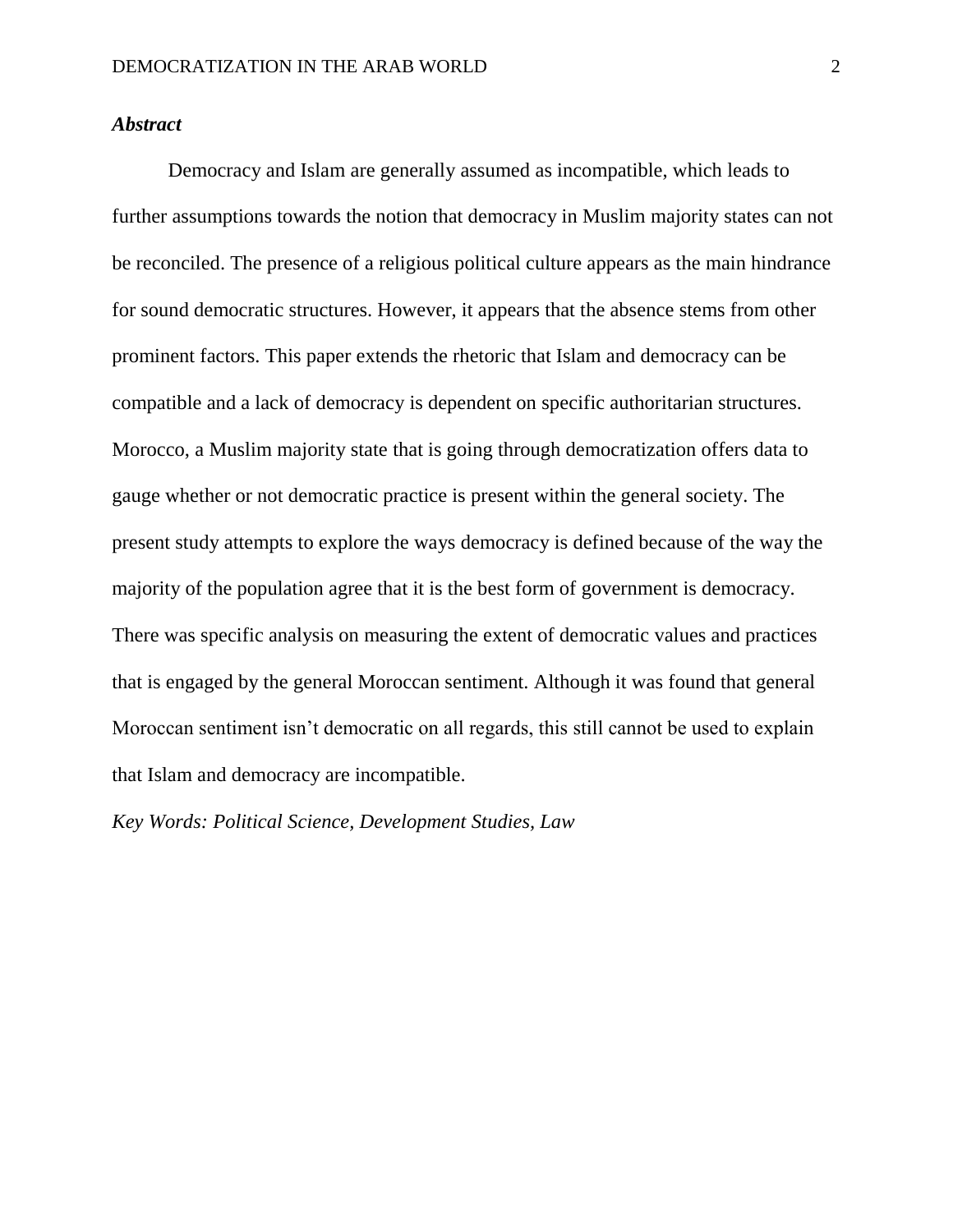# *Acknowledgements*

First I would like to thank IlhamSadooqi for being my advisor and aiding me with choosing the appropriate interview questions. I would also like to thank KenzaYousfi for translating all my interview questions to the Moroccan dialect of Arabic. Lastly I would like to thank TaiebBelghazi for all his guidance with narrowing my ideas and providing me with all the right resources to accomplish this paper.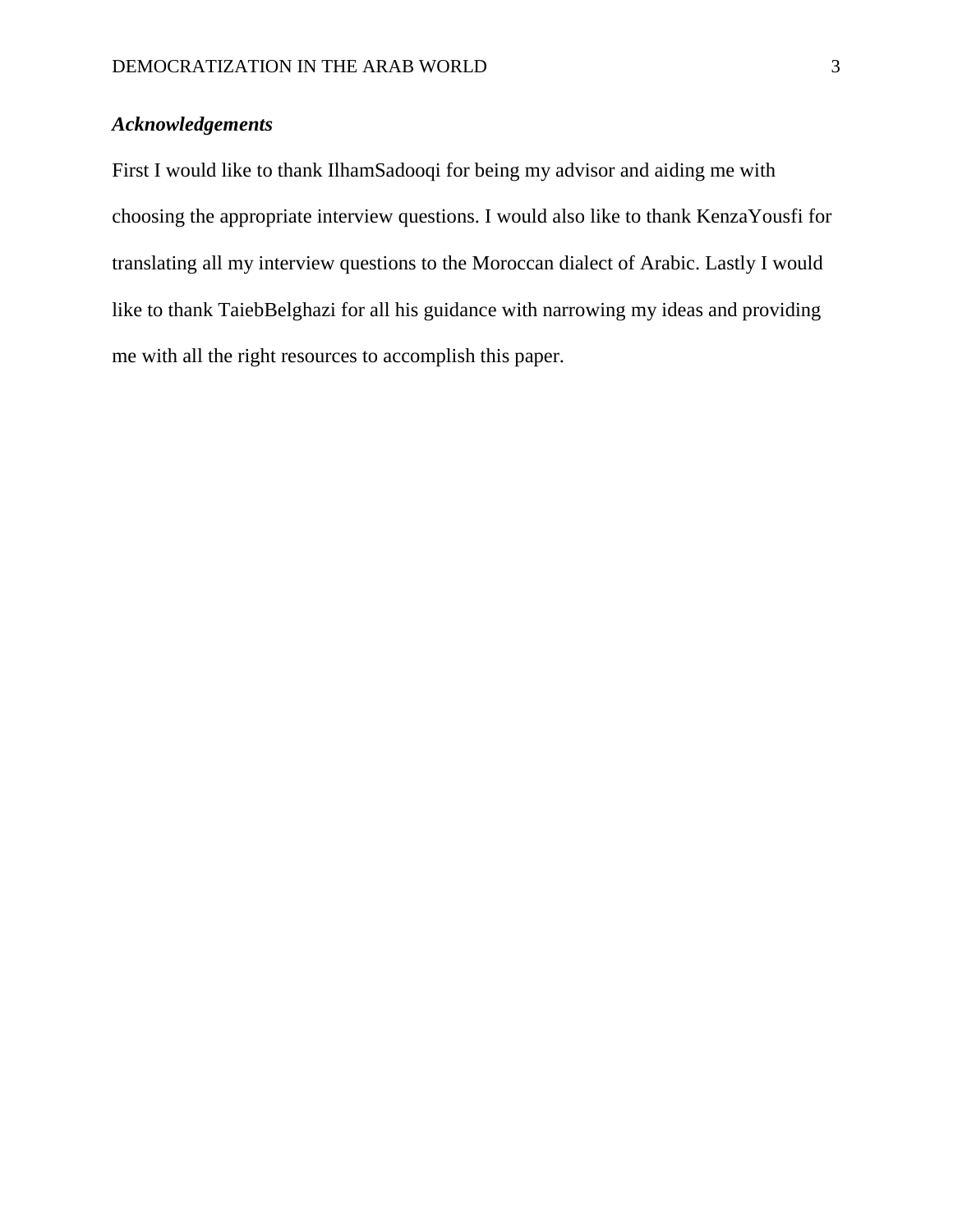# *Table of contents*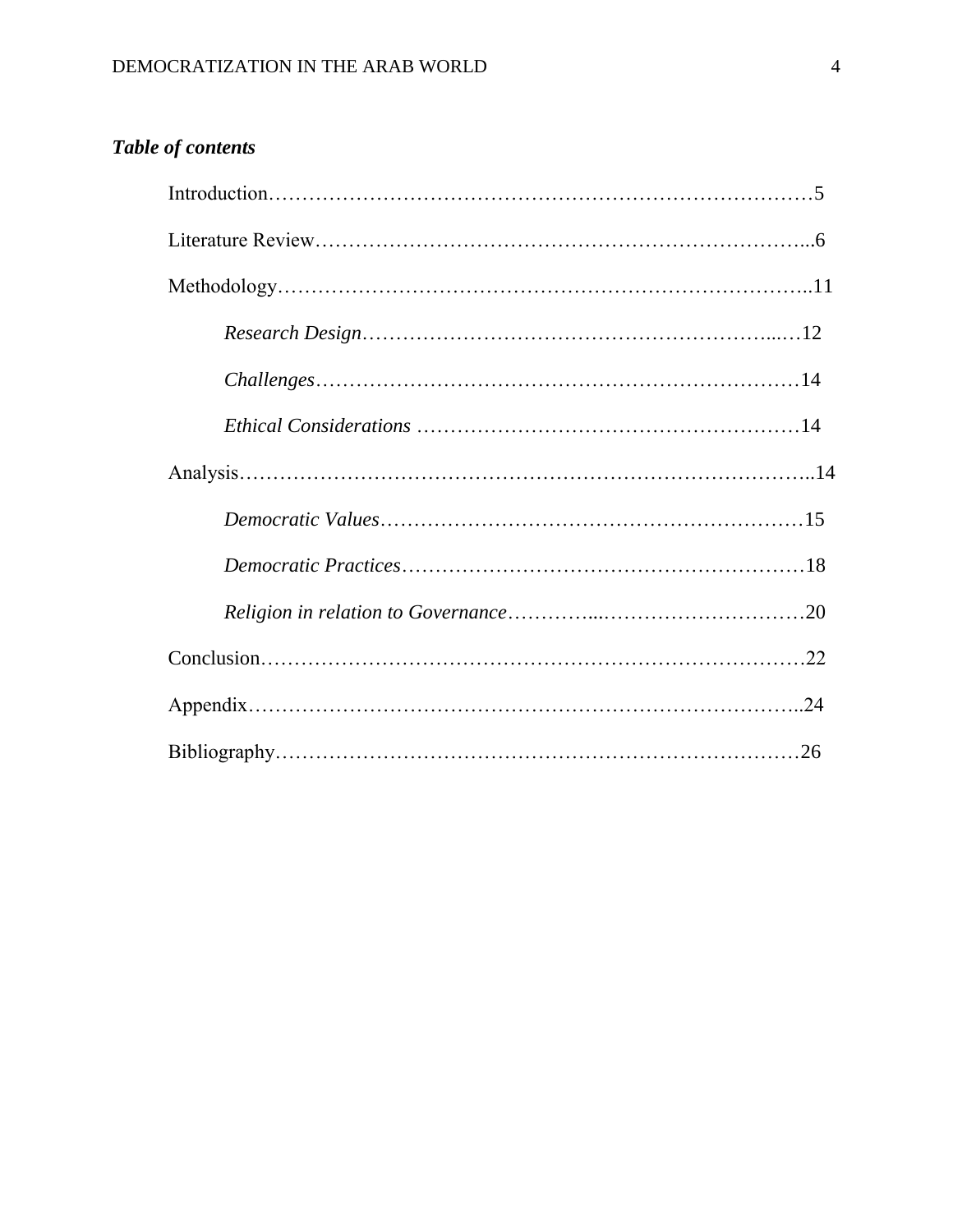#### *Introduction*

The lack of democracy in the Arab world has been a long-standing issue and thought provoking conflict that scholars have discussed and analyzed. Especially in the recent context of the Arab Spring in 2011, for the first time the general public was rising against the authoritarian regimes in the Arab world. The aspect of these protests and demonstrations that caught the attention from the rest of the world was that the social groups organizing weren't Islamists. Which led bystanders expecting to a certain extent a wave of democratization to arise within the region. Although this wasn't exactly what happened it does bring to question the political features of Arab regimes and the way the public sphere is connected to these political cultures.

Morocco offers data in regards to analyzing whether or not the democratization process can arise in Arab regimes because of the hybrid political nature of the country. Although there are many features of the political structures that lack basic democratic features, the mobilizations of several social groups in the past has set a sort of renewed culture within the public that wants to liberalize the country's political sphere. Yet the pressing question does lie with explaining the ways in which Moroccan citizens define democracy in their own terms. Majority of the country's inhabitants agree that democracy is the best form of government, yet the country fails to fully democratize. This brings forth the underlying question to how the Moroccan public defines democracy and whether or not democratic values and practices are existent within the public to explain the ways in which the public and society at large is fit to democratize in the first place.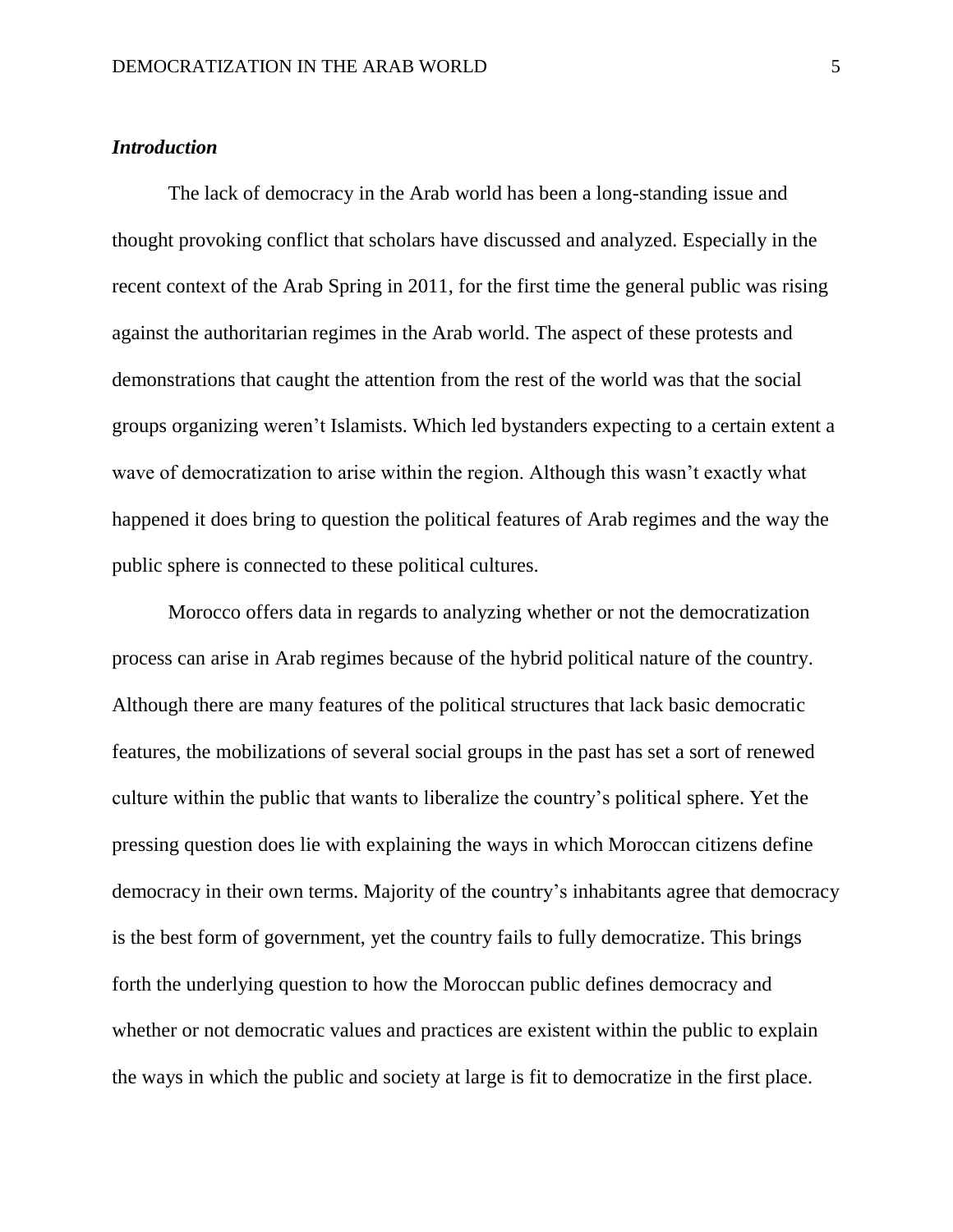The study will help determine the complex variables that need to be taken when understanding a country's political culture, something that isn't definitive and is based on a multitude of factors that requires an in depth analysis of the social dynamics in the society's infrastructure to properly understand the ways in which the sentiment of democracy can be altered or different in the context of the country.

# *Literature Review*

When assessing the theoretical literature, majority of scholars have come to a consensus that the emergence of the Arab Spring 2011 initiated a ripple effect that challenged autocratic regimes in the Middle East (Blaydes& Lo, 2011). Which signaled an extensive amount of literature that theorizes why democracy is absent in the Middle Eastern region, highlighting key components within the societies and political structure that lack democratic values. First and foremost, it's critical to first define democracy and democratic practice to properly gauge this phenomenon on a global scale to properly judge what constitutes as "democratic" and what doesn't. Democracies are heavily characterized through values, such as openness, competition, pluralism and tolerance of diversity (Tessler, 2002). Political participation is also another set of practices that is crucial in democratic states, such as the right to vote, protest, etc. In addition, democracies are commonly associated with secularism, which is where some of the main sources of contention exist with democratic transition in the Arab world. Scholars have declared that in order for democracy to emerge, a complete separation between religious and the state is necessary (Stepan& Linz, 2013). Which is why Islam's presence in many Middle Eastern countries is commonly pinpointed as one of the main deterrents of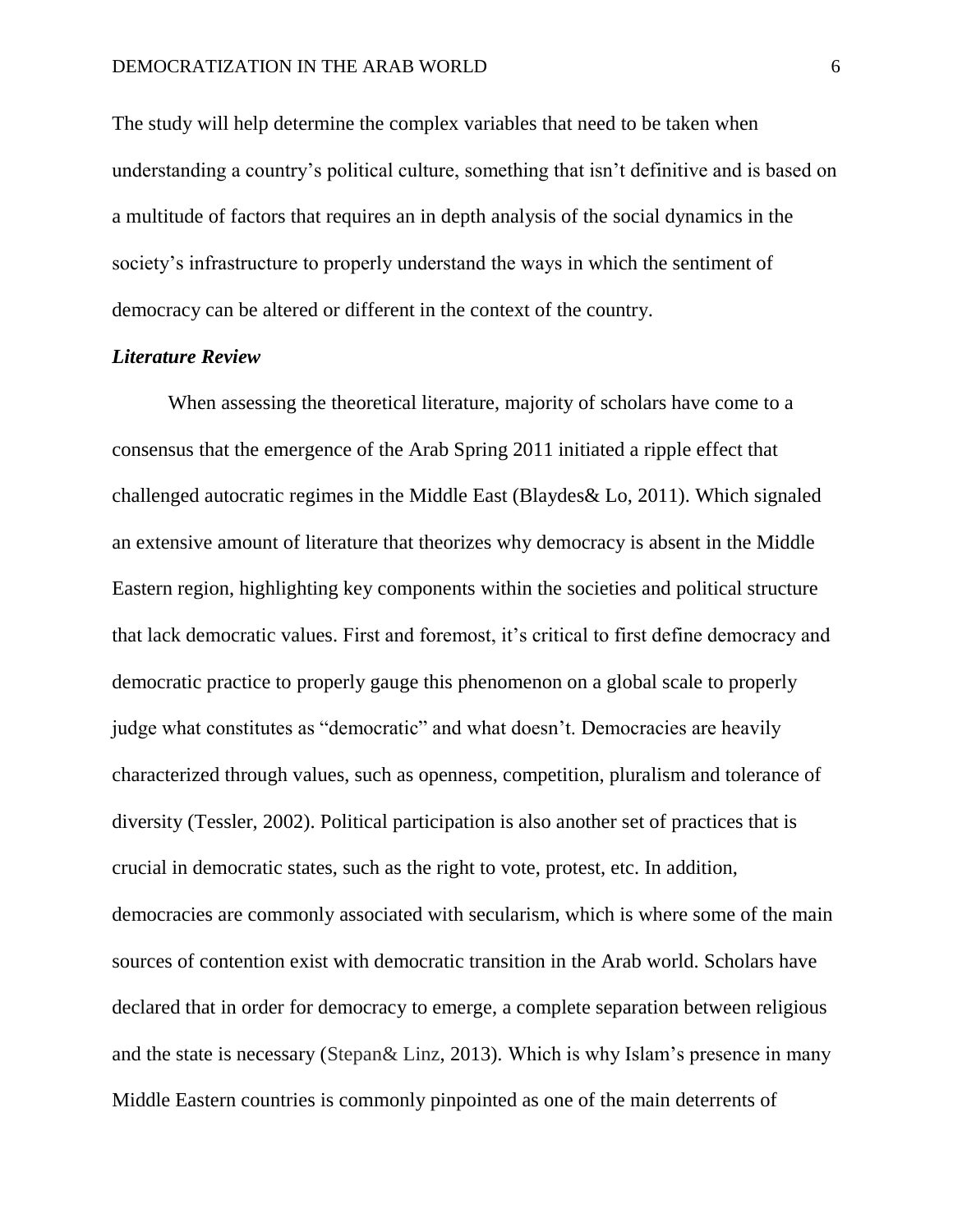democratic transition in the region. This is often due to the fact that Islam is associated with Islamism (Tibi, 2008). These two concepts need to be differentiated in order to recognize that the religion itself is completely separate from the political practices that are taken under the religion. Islam is a faith and is not political in its nature, however Islamism is a political ideology that is based on the religion (Tibi, 2008). Scholars draw a strong differentiation between these two concepts because discussing them in regards to democracy is inconsistent when gauging if Islam and democracy are compatible with how democratic is Islamism (Tibi, 2008). Yet, Islamic ethos on the role of women in Islam is another explanation for a lack of democratization. Furthering researchers to analyze data from Muslim majority states to link whether or not cultural or religious beliefs/practices may contribute to explaining support or opposition to democracy. Specifically looking at the four Arab states of Jordan, Egypt, Algeria and Morocco, it was found that there wasn't a significant link between the two, and there needs to be a different explanation towards why democracy is absent in the Arab world (Tessler, 2002). Others pinpointed that certain Islamic cultural beliefs can over predict authoritarianism, but fail to recognize that there are other Muslim-majority countries that have made democratic transitions (Blayes& Lo, 2011). Therefore the link between Islam as the deterrent to democracy isn't enough to explain the disconnect, allowing scholars to transition to assessment of the civil society that encompasses values that may or may not be democratic which are promoted by specific political structures.

Islamism and political Islam both have been highlighted in the present literature to explain the lack of democracy in the Middle Eastern region. The rise of Islamist parties in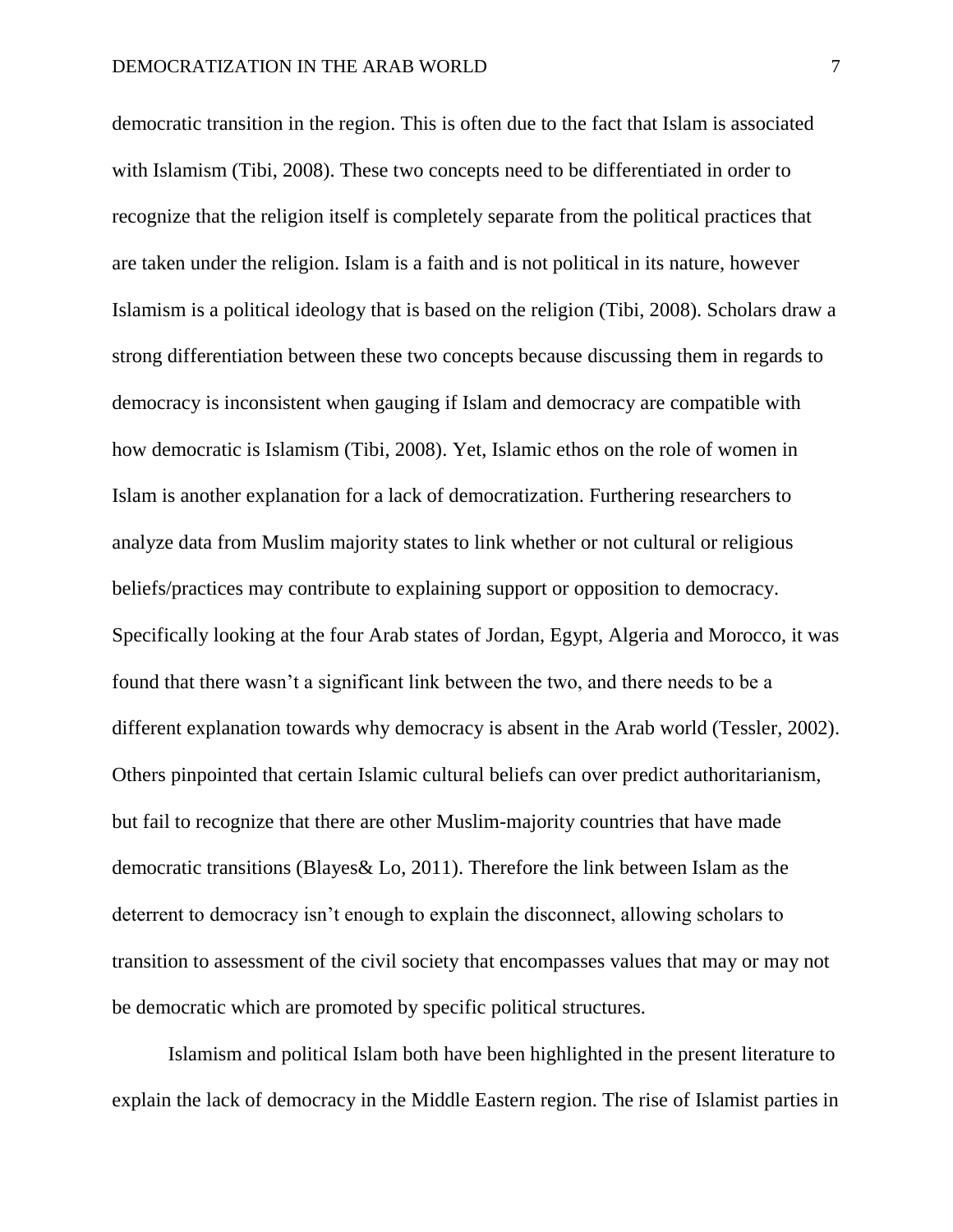many Middle Eastern countries' democratic elections is new phenomenon that is slowly unraveling (Ghanim, 2009). The main differentiation that appears in the literature, one is about how Islamism takes many forms in political parties, and how there is a strong radicalization that exists in many Middle Eastern countries. Whereas there have been cases where Islamist parties have engaged in the democratic process, specifically with the AKP Islamist party in Turkey (Ghanim, 2009). Secularism in Turkey is clearly present, allowing the success of the Islamists quite surprising, but it's highlighted that the main reason for this was because of parties' development of a more tolerant and pragmatist politics than the Afghan, Arab, Iranian or Pakistani Islamists, who are still representative of the extremist and violent mainstream of radical Islam (Ghanim, 2009). Yet scholars have underlined the fact that Islamist parties cannot develop a "genuine commitment to democracy" by embracing a liberal understanding of democratic pluralism (Tibi, 2008). Extended to the larger argument in regards to civil society in the Middle Eastern region, which is noted to lack the tolerance and underpinnings of a democratic government (Blayes& Lo, 2011).The literature highlights that an active civil society plays a part in the transitioning from authoritarianism to democracy. Civil societies are defined as the existence of an autonomous space between the state, the market and the family to sustain the democratic political system, and the process of organizing citizens together without force or coercion (Cavatorta, 2006). The argument is that civil societies in the Middle Eastern region are weak and passive because of Islam, which was believed to require passive citizens. Yet in more recent literature it is noted that the civil society is present but is mostly made up of Islamists, which are noted to be uncivil. However these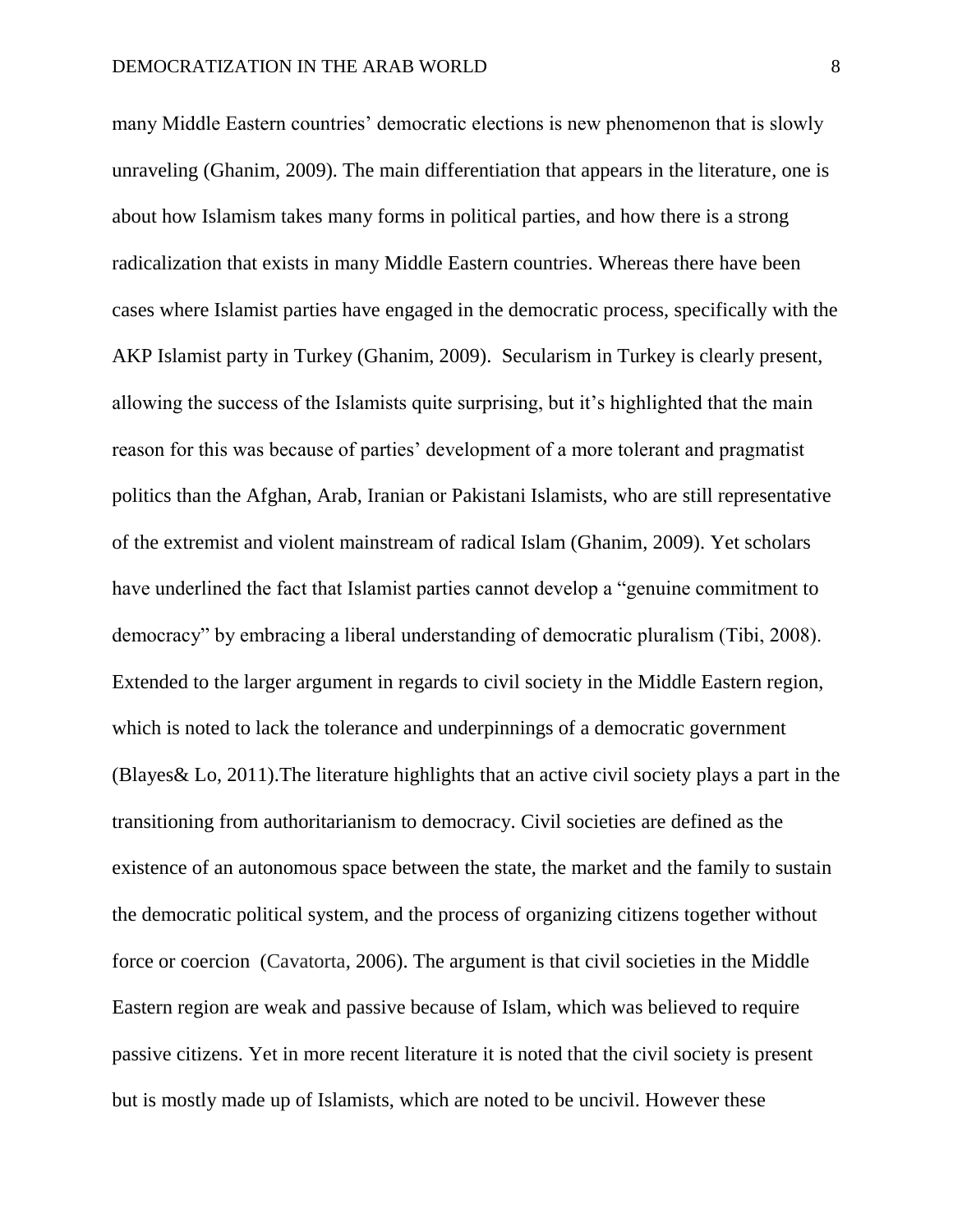accounts have been noted as misleading due to the pressing fact that all Islamist movements and parties are different and that claiming that an Islamism doesn't promote a civil society based on the ethos of Islam is not accurate and fair in regards to the diversity between Islamism and the region (Cavatorta, 2006). This reiterates earlier points in the literature that point out that Islam shouldn't be used to express a lack of democracy.

Economic development has been a popular explanation in regards to democratization, however falls short considering wealthy Arab Gulf states like Saudi Arabic, Kuwait and others that have failed to democratize despite their high income per capita (Balyes & Lo, 2011). Leading to the hypothesis that the fact that Oil is a key export is the explanation for the hindrance of democracy because of the fact the oil dependence is linked to regime stability and lower chances of civil war and anti state protest. This theory is useful in explaining a lack of democracy in Gulf States but fails to highlight the reasons why other Middle Eastern countries are undemocratic (Balyes& Lo, 2011). However when attempting to gauge Arab support for democracy on a wider scale, researchers have found that some of the highest levels of support for democracy stemmed from the Arab states. World Values Survey gauges whether or not respondents agree that democracy "very good" rather than "fairly good" is the best form of government. The responses range from 82 percent in Morocco to 96 percent in Egypt, yet these can't properly gauge the extent of actual democratic practice that exists and how democracy is defined in their respective contexts. (Tessler&Gao, 2005). Leading analysis on the lack of democracy in the Arab world on a more individualistic level to be more pertinent because every country is different in regards to their political and economic societies.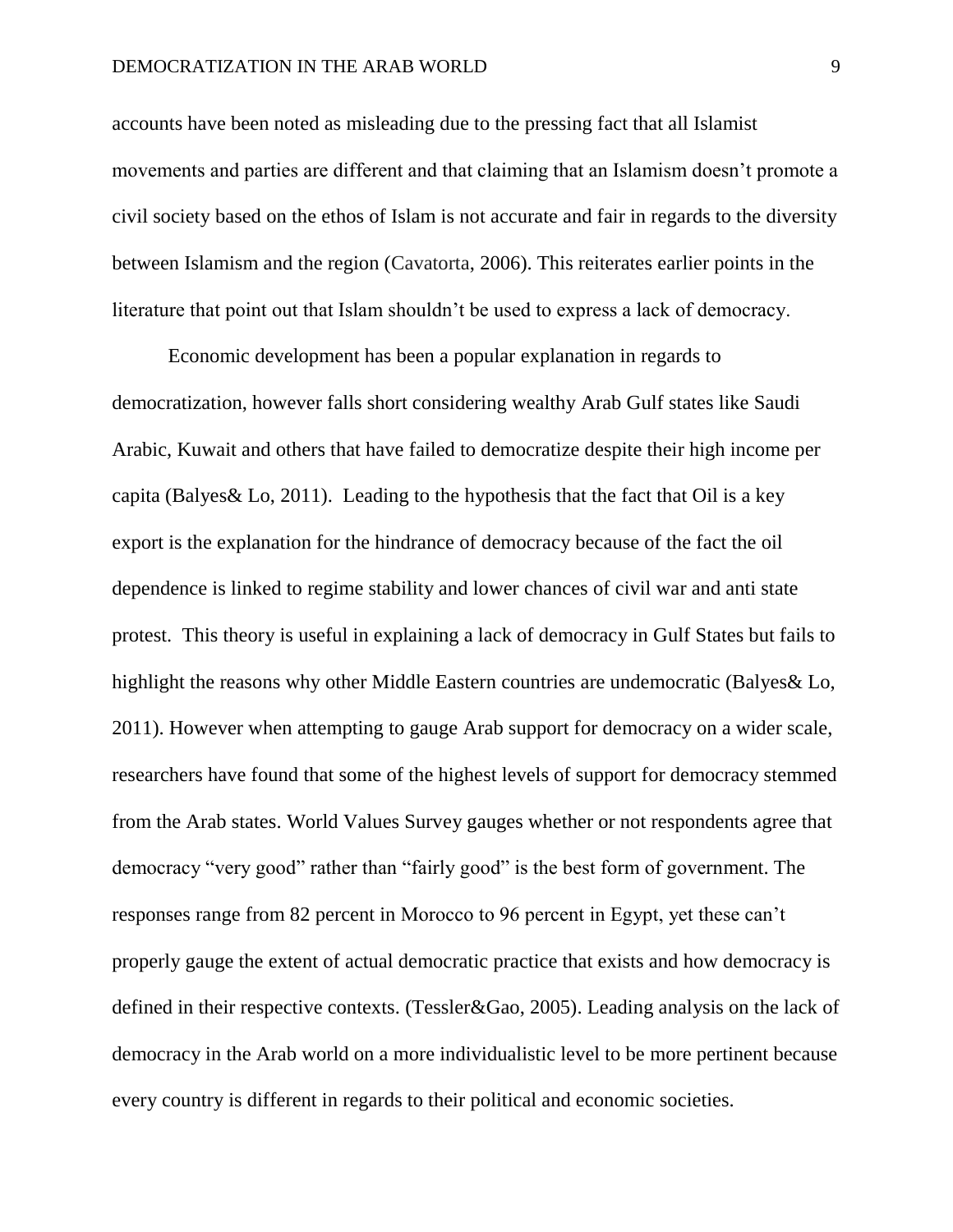This paper focuses on the ways Arab societies define democracy and explore whether or not democratic values exist in practice first and foremost to gauge how this may or may not limit why democracy is minimal or absent. The Arab country selected for is Morocco, the existing dynamics between the political structures and society,along with detailed qualitative interviews from fieldwork based in Morocco on the extent of democratic values and practices amongst a diverse group of civilians, providing viable analysis to further assess the reasons of an undemocratic state. It's imperative to first understand and analyze key components highlighted in the literature onMorocco's political, societal and governmental structures hindering democracy.

From all the countries in the Arab world, Morocco is a unique case in regards to the fact that it has a history of a path of political pluralism and market economics since the 1950s and has continued to set reforms towards creating a relatively open political and economic system, but remains authoritarian (Maghraoui, 2002). The main reason for this paradigm is because of the fact that political reform has been overshadowed, and economic reform has been highlighted as the main problems of the country, leading the current political system to stagnate. One can find an excessive amount of accordance with economic justice/equity and a general philosophy of political rights but a lack of support for democratic principles. This imbalance is theorized as depoliticizing the country, similar in many other Arab countries, where economic reforms are used to take precedent over constitutional change (Maghraoui, 2002). The literature also highlights in regards to Morocco, that the increased levels of corruption have also been caused by the concentration of wealth and economic power, the favoring of officials and entrepreneurs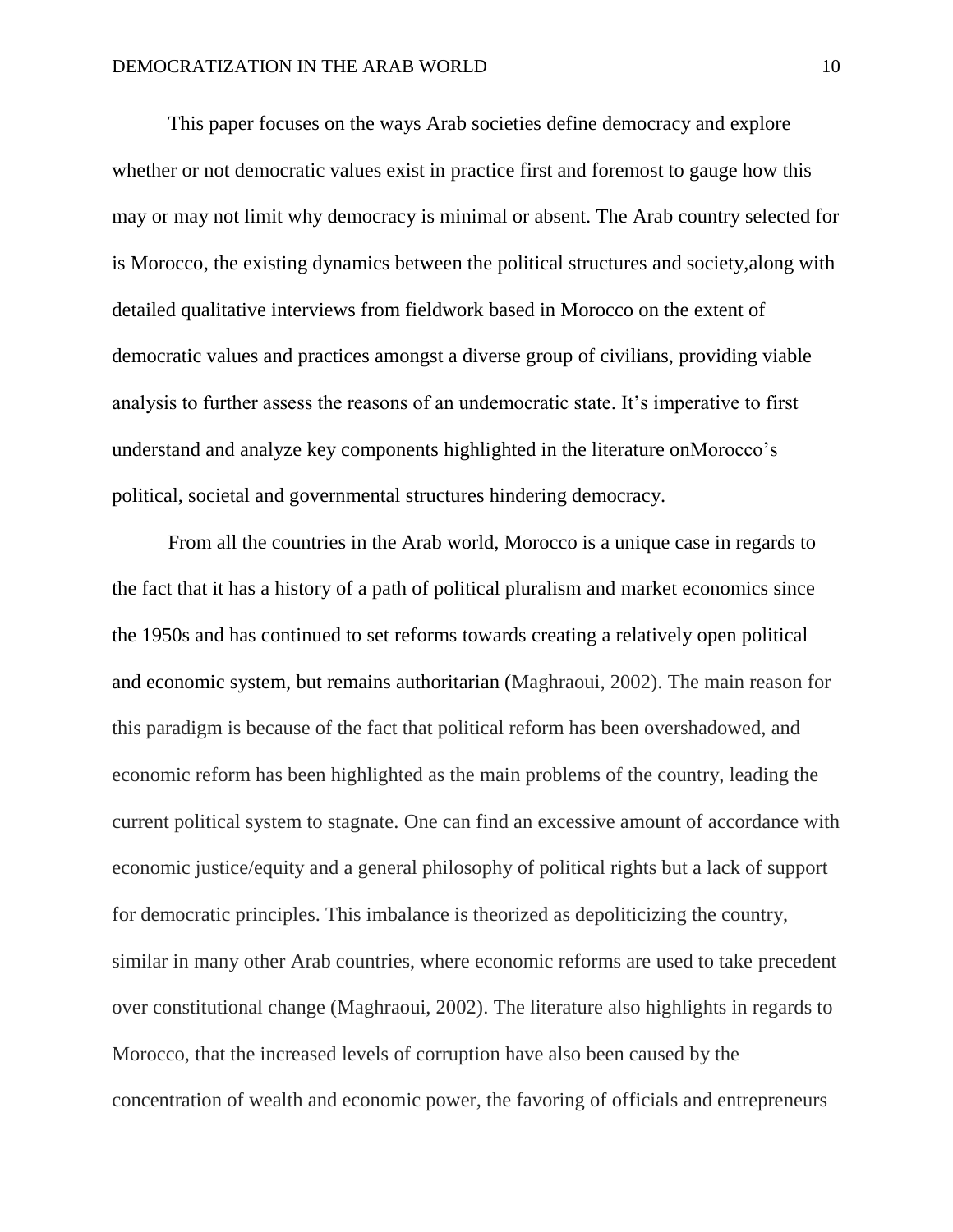who hold close ties with the monarchy in terms of unfair advantages and non-transparent business transactions (Safieddine&Atwi, 2009). Scholars have also determined that Middle Eastern countries aren't ready for democracy because of the current levels of development, literacy, education and urbanization. In Morocco alone the rate of enrollment in secondary schools is at 52.4 percent in 2006, political reform is possible not only through a strong will in authority but building awareness in the public and in all institutions and corporations is an essential step in the democratization process (Safieddine&Atwi, 2009). Morocco has made progress in combatting corruption, transparency has been improved and the upgrading of the country's legal and regulatory framework is now underway. In addition some non-governmental organizations have been working on building awareness among public and lobbying authorities. Yet there is still a lot of work that needs to be done in terms of enforcing laws and imposing accountability (Safieddine&Atwi, 2009). Therefore gauging the current sentiments and perceptions of democracy in Morocco will help contribute to understanding the way the public is responding the changing political atmosphere of the country.

Lastly, the case of Morocco in regards to democratization is critical at this time because of the way Morocco has transitioned in light of the Arab Spring in 2011 and the February 20<sup>th</sup> movement. Morocco is often coined as an exception to all the other Arab countries in regards to the lack of a political revolution, but the analysis of the February 20<sup>th</sup> movement revealed the segmentation that is existent throughout Moroccan society. Morocco political regime can be coined as a hybrid due to the democratic features through the popular ratification of the constitutional referendum and elections, and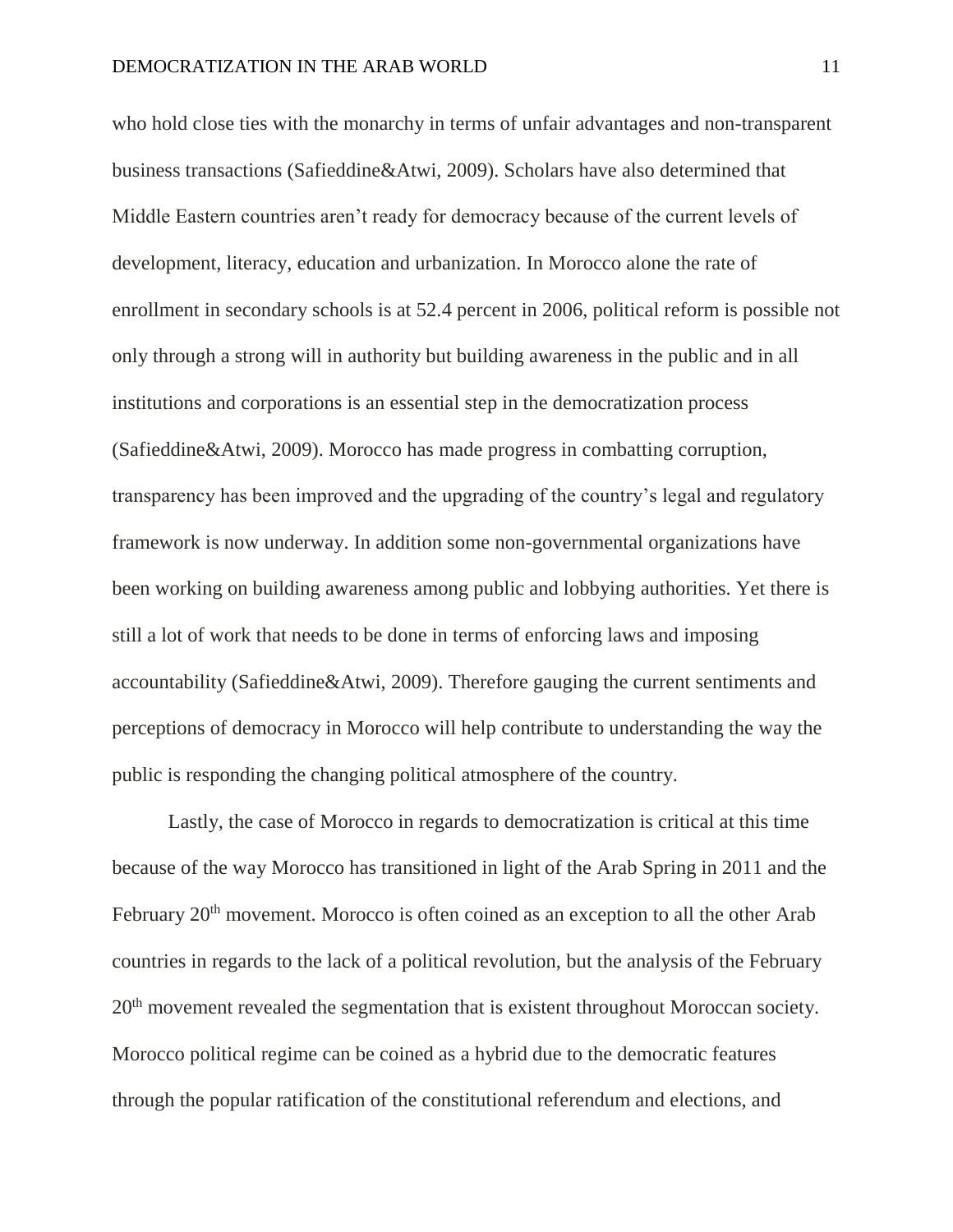authoritarian through the discretional nature of the reform process and the repression of the 20<sup>th</sup> February Movement (Desrues. 2013). These features are pertinent in explaining the way the protest movement more or less failed in regards to transforming the political regime. However the collective action from different social groups, especially ones organized by youth movement groups, offers an explanation to the different intergenerational gaps of cultural and political practice within Moroccan society.

The present study contributes to the existing literature that Islam alone is not the reason for a lack of democracy. However there is a gap between the fact that Moroccan citizens generally agree that democracy is the best form of government, yet the country remains undemocratic. Therefore this study attempts to explore how democracy is defined by gauging if democratic values are present in their sentiments and if they are practiced. These findings will help contribute to the fact that public awareness and knowledge is critical in assessing democratization in the Arab world.

# *Methodology*

#### *Research Design*

Since the purpose of this study is trying to gauge the general sentiment of democracy within the Moroccan society, qualitative methods of analysis are posed as the best viable option to accomplish the goal of the study. Which is to understand the definitions and democratic values and if the extent of democratic practice, and this will be more beneficial if the responses are explanatory versus quantitative measures. The method that was used to recruit participants for qualitative interviews was through random sampling. There wasn't a specific target population for the study, since the goal is trying to gauge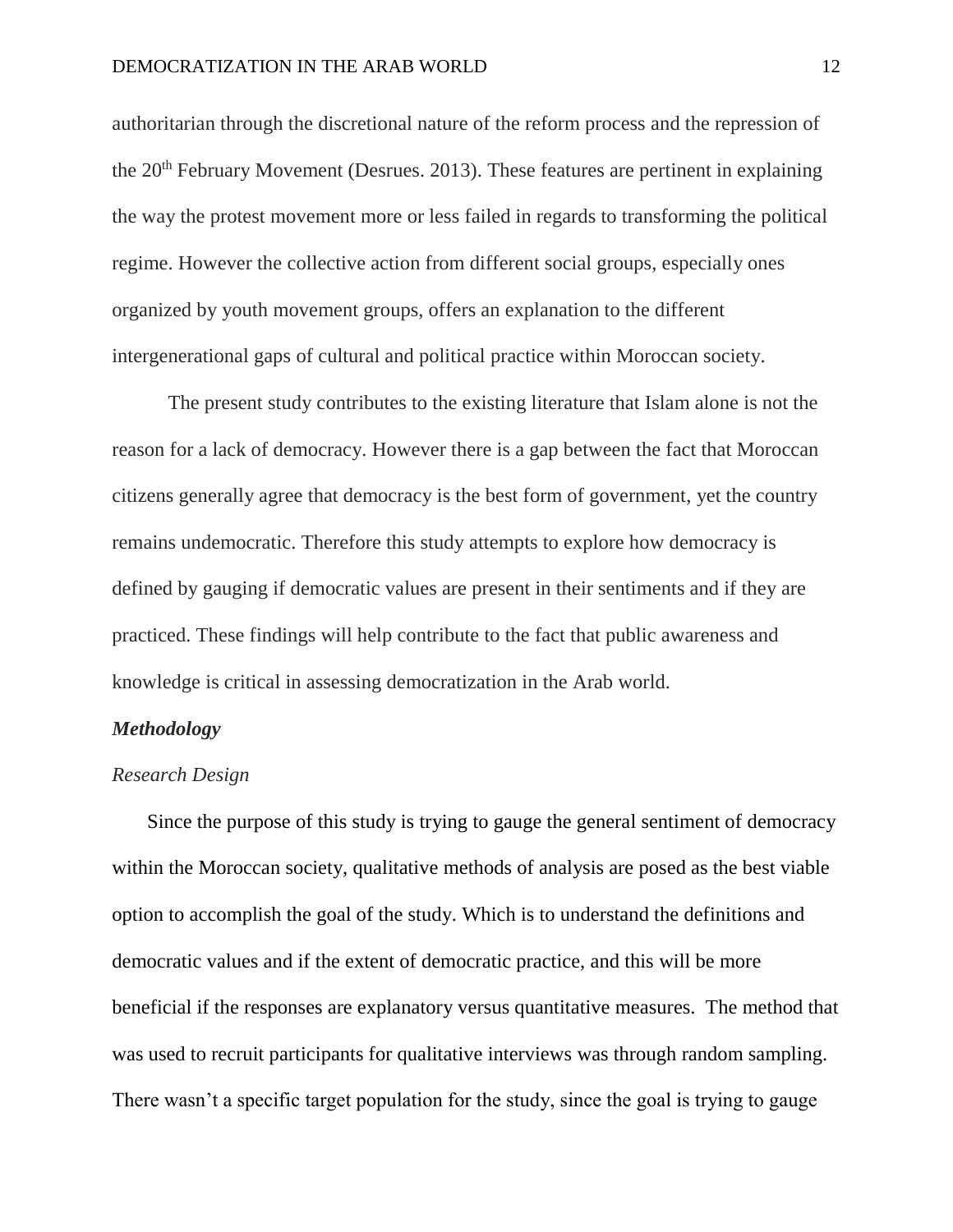Moroccan public sentiment, so anyone that is a citizen of Morocco is eligible for the study. However it was made sure that the age, occupation and gender were recorded to take account of certain variables that can produce certain responses. An assumption in regards to the age was that younger generations may have more positive and progressive definitions of democracy and encompass more democratic practices than older generations that were interviewed. Another was that education and literacy of participants may contribute to their understandings

First, I began with the assumptions that I would recruit participants in key busy locations that I visited and that are local to my homestay. When I arrived at the location I will gauge which is the optimal areas for recruitment, but I will aim to go to public town squares, grand market places and local cafes and coffee shops. I will approach individuals first by greeting them and asking if they could answer a few questions. I will begin to explain my research, the purpose, the time requirement, the benefits, and the minimal risks if they are concerned. I will express that the interview will be recorded, but the data will be kept confidential, but also reiterate that this is not a requirement in the research interview. If they agree I will present them the consent from, and obtain written consent, and I will make sure to answer all their questions or concerns with any of the components on the form. Once I have obtained consent, I will lead them to a place where I can sit down with them and begin to administer the interview. I will make sure they know that all the questions are optional and they can refuse to answer any of the questions if they so choose. I will administer the interview in Arabic and provide the interview questions in both English and Arabic. After the interview is over I will thank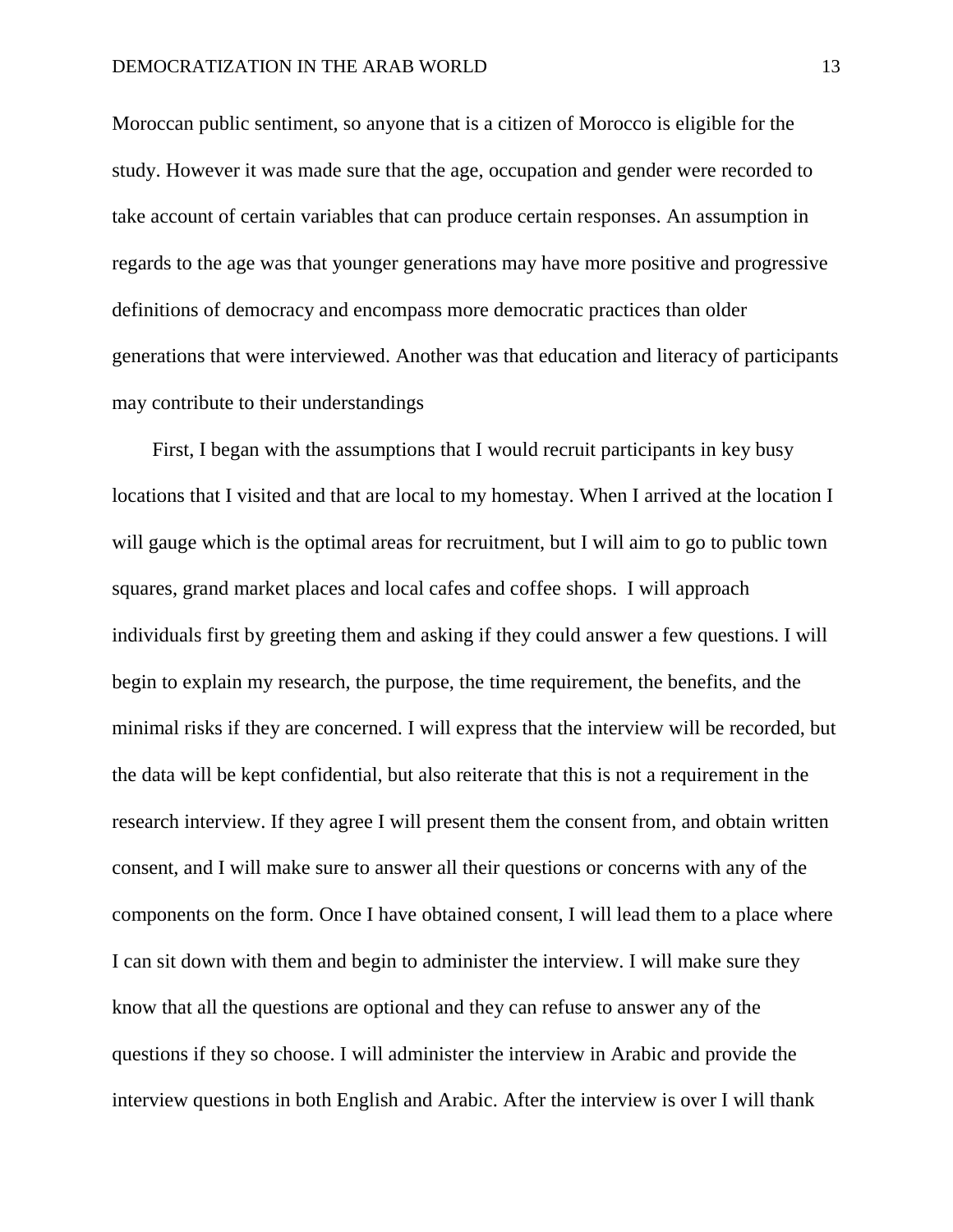them for their participation and give them my contact information if they want to inquire later about any of the findings and overall research that I have completed.

# *Challenges*

This planned out method was something that was a lot more difficult to enact, I began approaching potential participants in coffee shops. Many participants were very eager and willing to help, however once they read the questions, many refused or didn't want to follow through with the interview, even when I reiterated that they didn't have to answer all the questions. However, I still managed to get interviews done, only 6 were administered but each one was very long and in depth because I really wanted to make sure that I asked follow up questions to get to the root of why the participants were defining certain principles and democratic practices. This study is very focused on explanations to gauge the wide variety of sentiments within society; therefore the interview process was critical in its pursuit to uncover these varied sentiments. This was a key challenge because of the length of the interviews and the amount of information in each interview was limited.

#### *Ethical Considerations*

Though respondents may initially provide me with their name, all data and recordings will remain confidential. Respondents will be given pseudonyms that will accompany all interview data, both in my spreadsheets and in any future documentation (i.e., write up in my thesis). Only general demographic information (including age and gender and occupation) will be identified with the pseudonyms. The information will be stored on the computer, which will have a fully patched operating system and application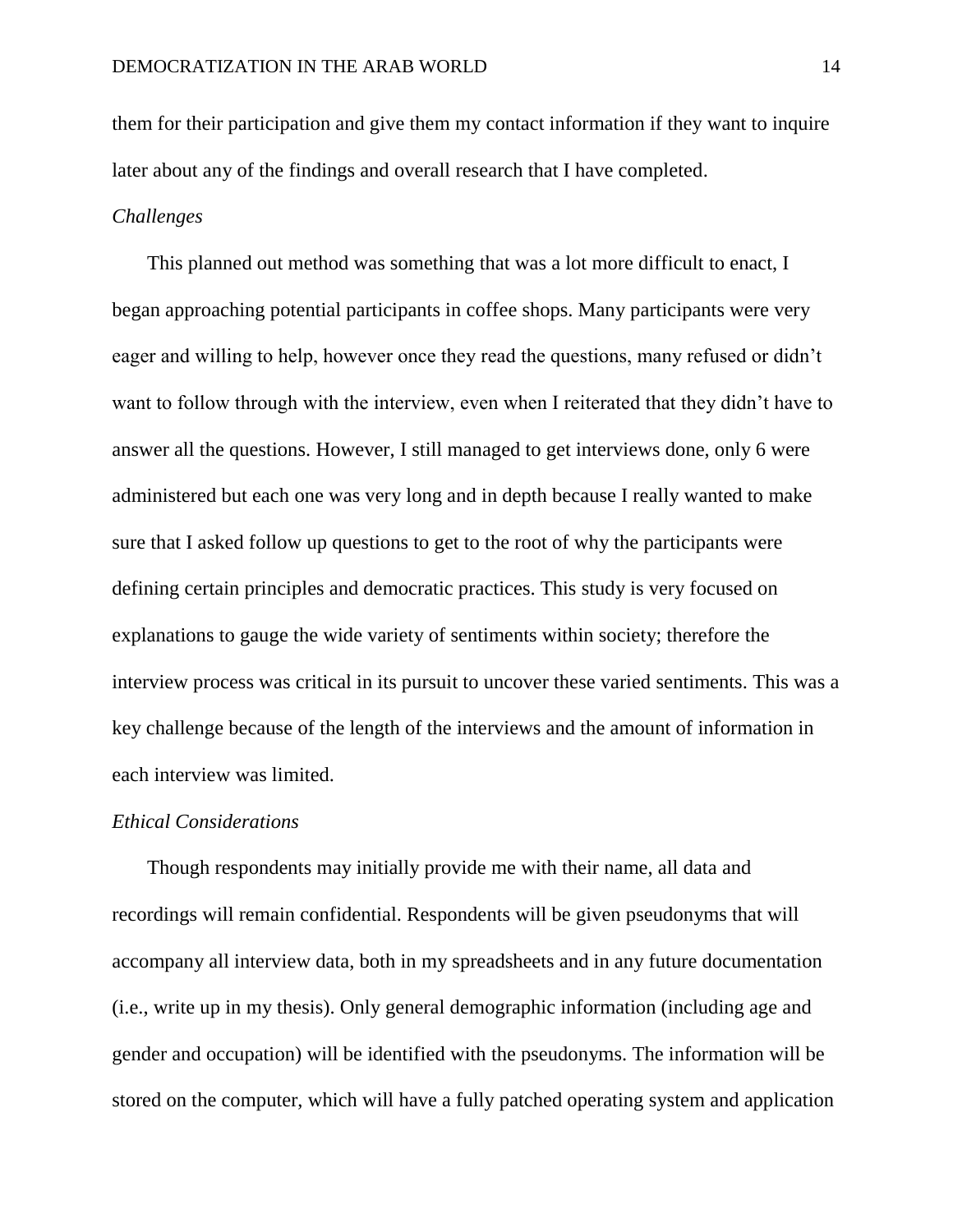and current antivirus software with current virus definitions. The risks will be minimal in the scope of this research; the only risk will be potential discomfort with some of the questions that will be presented in the interviews. There will not be any direct benefits for the participants. As the risks are not expected to be great, the benefits will outweigh the risks. Participants are contributing their confidential perspectives on the intersection of democracy and culture/religion in the Arab world. Though a small sample size, the cumulative information will contribute to ongoing discussions about democratization in the Middle East and North Africa and can help the Western world become better informed on the topic. There will not be any direct benefits for the participants. However, there may be general societal benefits in terms of contributing to education and informing others on common misconceptions of people and their sentiments in the Arab world.

#### *Analysis*

#### *Democratic Values*

World Values Survey states that 64.7% of Moroccans believe that having a democratic political system is "very good" and that it should be integrated into Morocco's government. If such a large majority of the country feels a certain way, why doesn't the government respond to democratize the country? The answer lies within understanding of "democracy" in the context of Morocco, democratic societies encompass tolerance of diversity and a whole lot of values that are critical to proclaim themselves as democratic. Therefore leaving many questions in the interviews geared towards assessing if Moroccans withhold these values to better inform their definitions of what democracy is.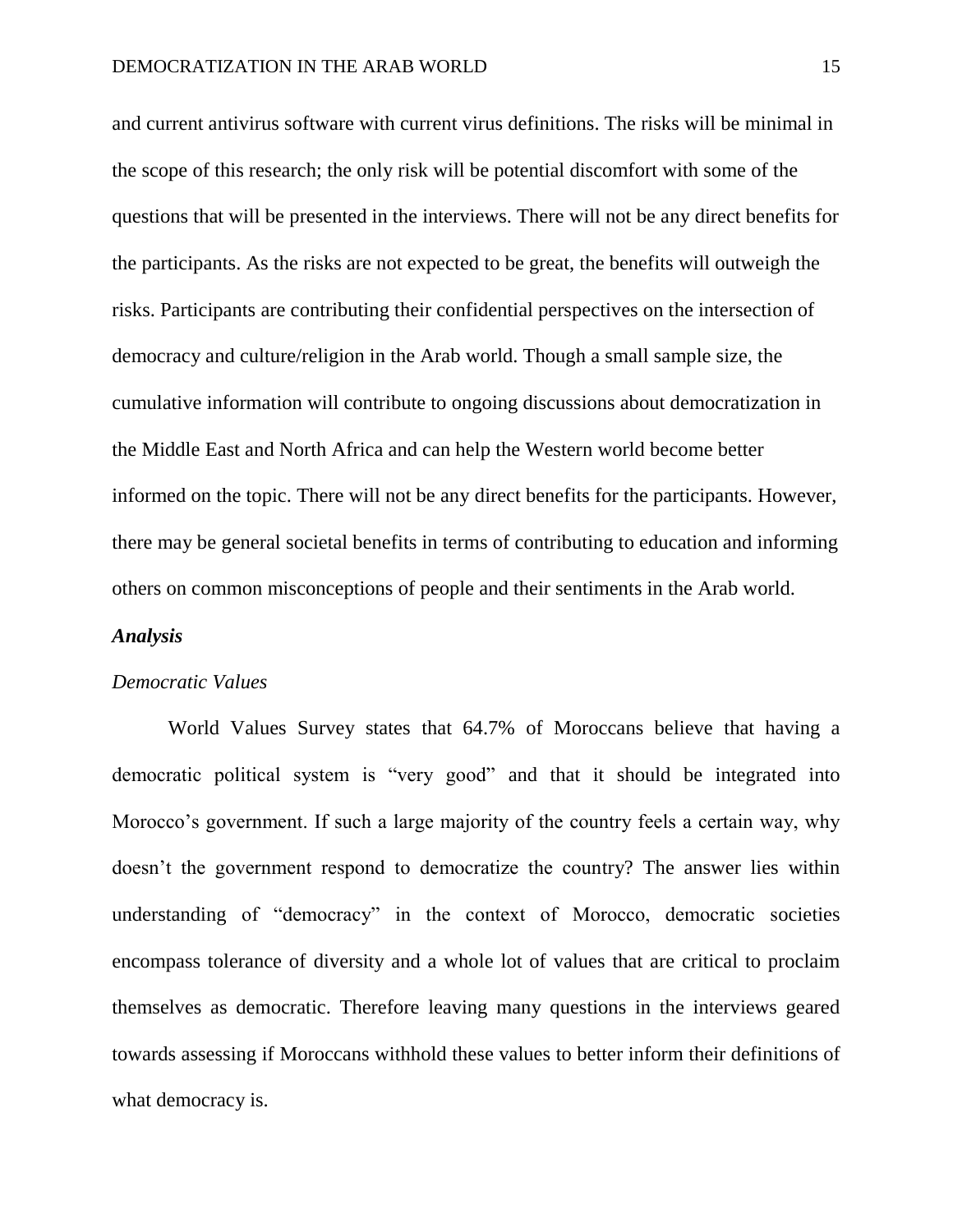The questions that were centered on beliefs towards the belief in the freedom of speech, religion and press, there was a general consensus amongst the participants that agreed that all of these freedoms are fundamental rights every person should have. However I wanted to make sure that these questions were elaborated on to make sure there was true accordance with freedom of expression, which is something that isn't commonly associated with these freedoms. I concluded this because of the fact that when I extended the question to ask if homosexuals had the right to speak about any issue, or if a Moroccan were to revert their religion to another sect in Islam, specifically shitte, should they still withhold these freedoms? When it came to homosexuality, the general attitudes towards them were disapproval, which doesn't stand as a surprise in a Muslims majority state. The World Values Survey records that in the state of Morocco, when asked if homosexuality should be justified, never justifiable, or something in between, 83.6 % of the population deemed it never justifiable. Which helps explain the way many of the participants answered the questions in regard to freedom of speech, religion and press. One response was compelling in the way they rationalized the reasons why homosexuals should not have freedom of speech, they said "homosexuals need to know that we live in a Muslim country and its unacceptable for them to show who they are in the public of an Islamic country," (Participant 03, personal communication, April 2016). This sentiment was common in other participant responses where most deemed homosexuality has something that is tabooed and shouldn't really be a point of discussion when discussing freedom of speech or expression.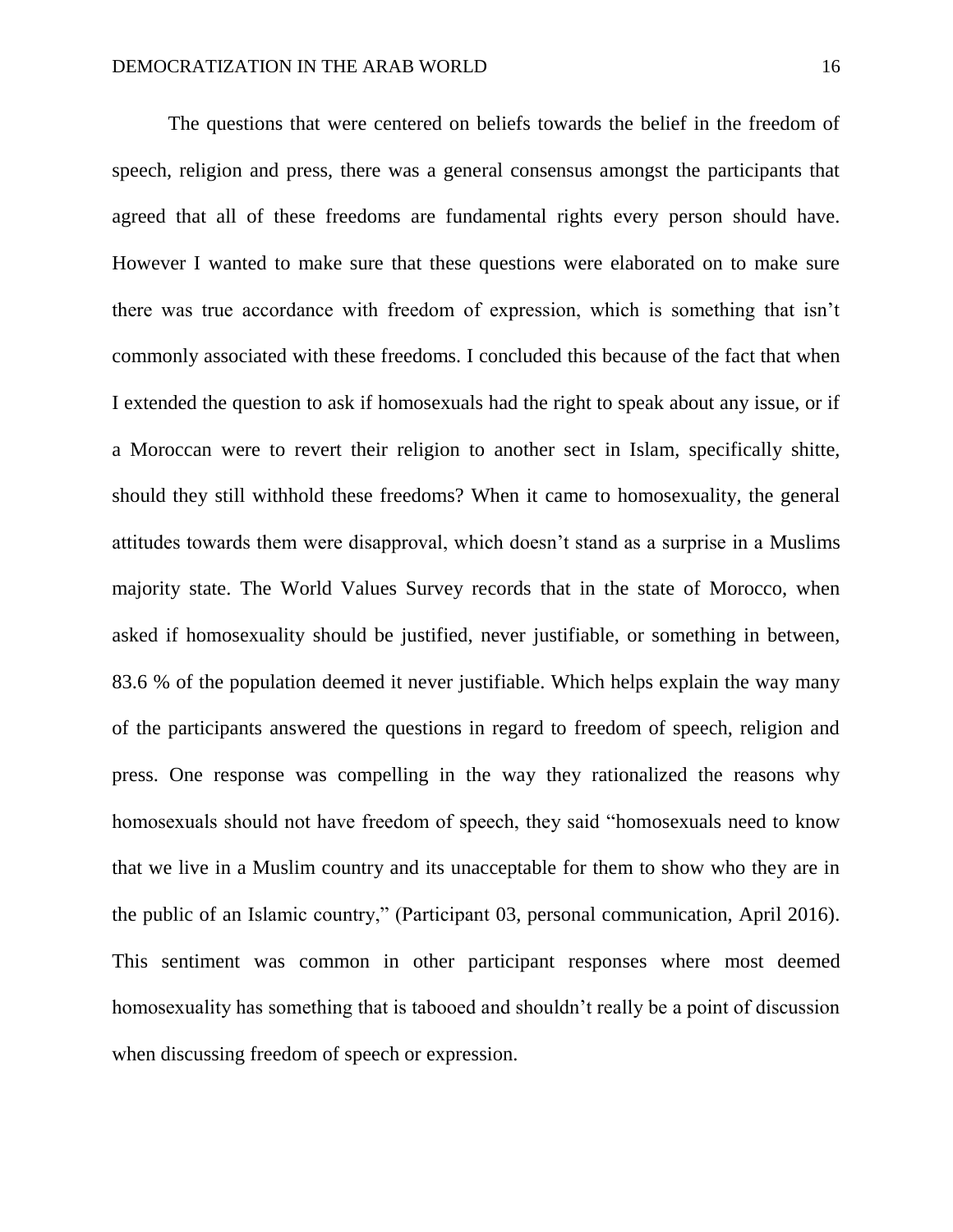Data from the World Values Survey aided in affirming the same sample size that I interviewed as a general sentiment towards the greater population. Yet when assessing the ways in which the government should function in regard to society, when asked if the government should reflect the needs and wants of the majority of the population (question 8, appendix), everyone agreed that the government should. Yet when followed with if minority voices, specifically mentioning shitte groups and homosexuals, should be banned, one participant said "these groups shouldn't have their voices heard because there isn't that many of them in Morocco and homosexuals shouldn't even be in Morocco because we a Muslim country, and shi'a people aren't representative of Islam and they are barely people here that shi'a" (Participant 01, personal communication, April 2016). This was a very important statement to take apart because in nature it is completely contradictory, if one agrees that minority voices should not be banned, how can they further say that certain groups shouldn't be allowed to speak out because of their minority status. This was something was particularly hard to understand, but I realized that that there are many differing and contradictory sentiments that occurred periodically throughout the interview process. This doesn't necessarily mean that Moroccan do not withhold democratic values, I just think that their views of democratic values is tainted and is shifted in their context. Living in a Muslim majority country with very specific views and outlooks on many issues does bring forth varying degrees of sentiments, because other participants said that even minority voices should be heard and it doesn't matter who they are, it's the governments job to listen to everyone. This was a moment in the research process when it is difficult to draw conclusions on such contextual issues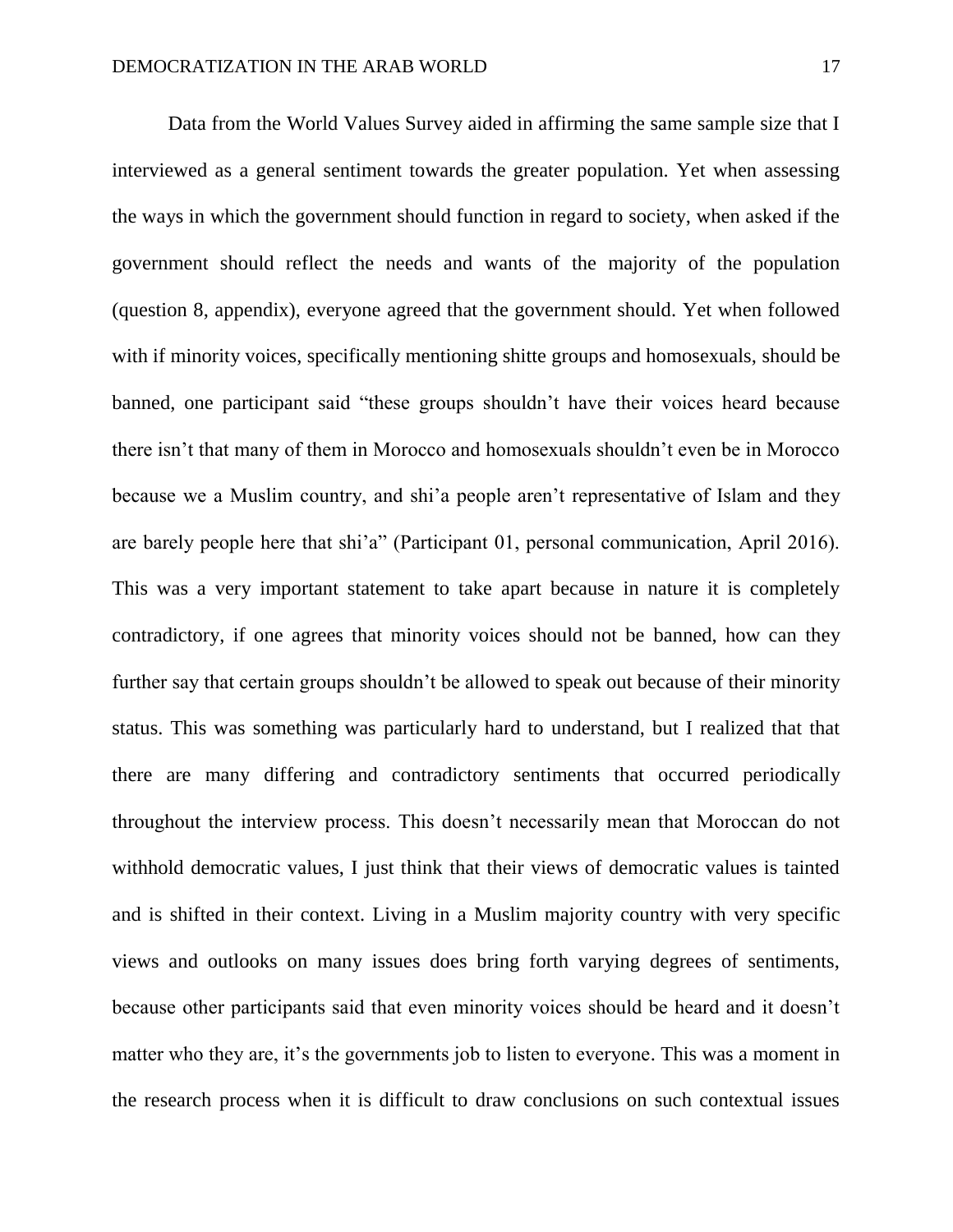that really differ from person to person, but overall it's fair to make a conclusion that fundamental democratic values are deemed important, but the extent of the values to encompass all people no matter who they are is still ultimately lacking the greater rhetoric of the public. This social dynamic could be present due to a lot of factors; lack of representation from minority group could be an explanation, or the mere fact that these individual do not voice their concerns or grievances in a society that rejects them. However it is important to note that many social movements, especially organized by the youth in Morocco have been attempting to vocalize the grievances and rights for the homosexuality groups in Morocco.

## *Democratic Practice*

A large component that contributes to whether a country is on the road towards democratization is gauging whether or not the general public and society at large is democratic by their practices, or if they believe in many of the practices that are fundamental to democratic states in the world. When assessing the statistical data in the World Values Survey, 50 percent of the population in Morocco deemed that an essential characteristic of democracy was allowing people to choose their leaders in free elections. That question was posed on a 10-point scale where 1 would be not an essential characteristic and 10 would be an essential characteristic. The second half of the response were pretty evenly dispersed on the scale, therefore sparking the curiosity as to whether or not Moroccans actually participate in voting or not.

The primary question that gauged democratic practice was the one that asked whether or not you ever voted in a general election and if you think your vote is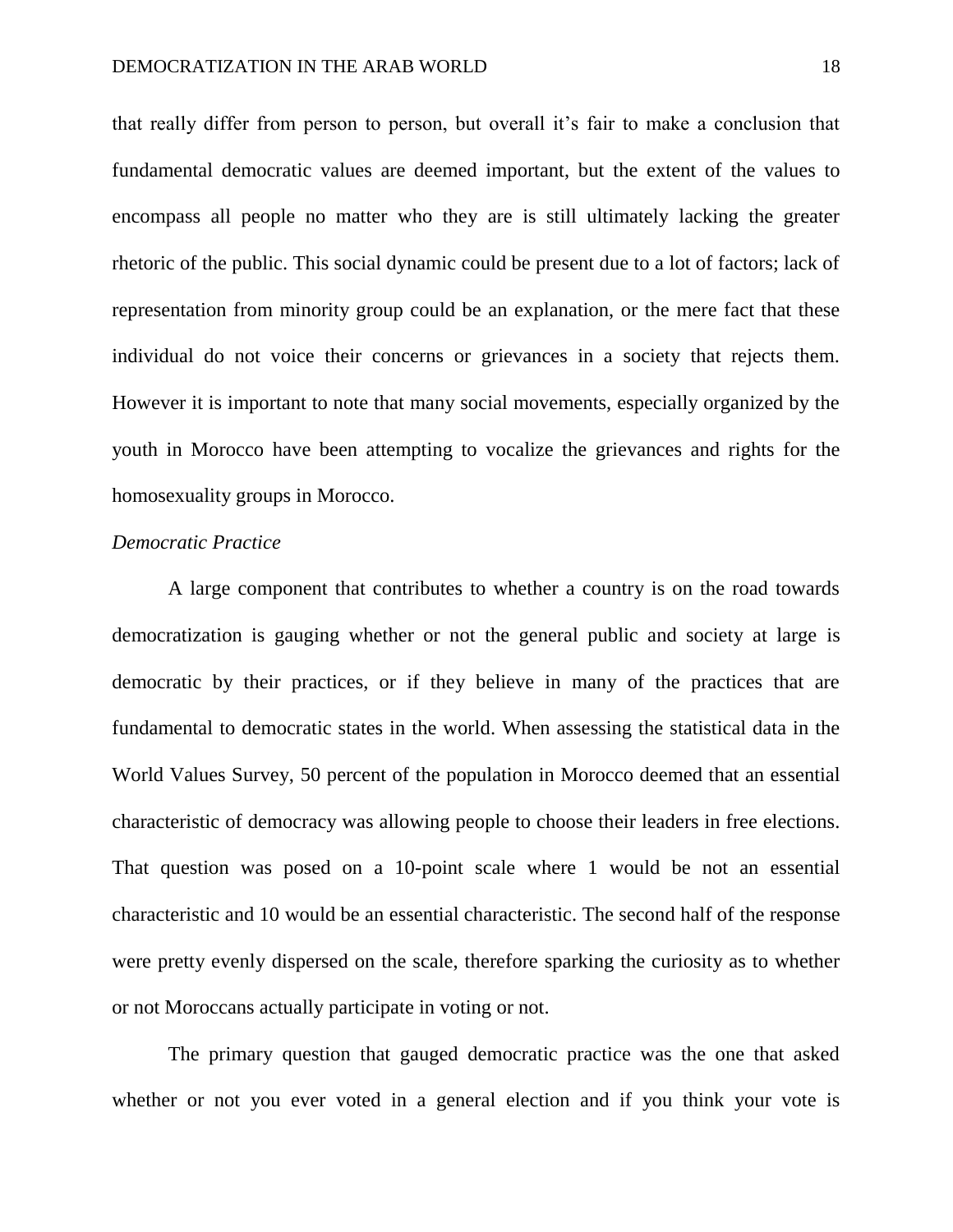important. The general responses were somewhat divided, three participants had voted in a general election and three others had never voted. Some of the responses to not voting were that they didn't like politics or that thy felt it really didn't make a difference and there was no one they really wanted to vote for. Which was a more rational explanation, unlike the response that was received for participants who actually did vote. When asked if they felt if their vote was important, they still said no, except one participant who felt like their vote was. I think that this paradox is important to analyze because it brings in the thought experiment forward assessing how to measure the importance of democratic practice even if the act by nature when implemented is unethical by nature in the sentiments of the people. One participant explained that "I have been voting, but I don't think that my vote is important because peoples till don't know who they are voting for, they just vote for the sake of voting," (Pariticipant 06, personal communication, April 2016). I think that this is where the core problem exists, which isn't exclusive to just the context of Morocco. When comparing this to a country like the United States for example, a renowned democracy, there is a large majority of citizens who don't partake in democratic practice or deem that their vote is important. Additionally, people often times don't really know whom they are voting for. Therefore I think that this was a difficult conclusion to draw in regards to the fact if the general public is ready for democracy even if they don't vote, because if the government was truly democratic, it might initiate a restorative mindset about the importance of a citizen's vote.

Another component that dealt with democratic practices was the interview question that asked how participation in public demonstrations. Although this is doesn't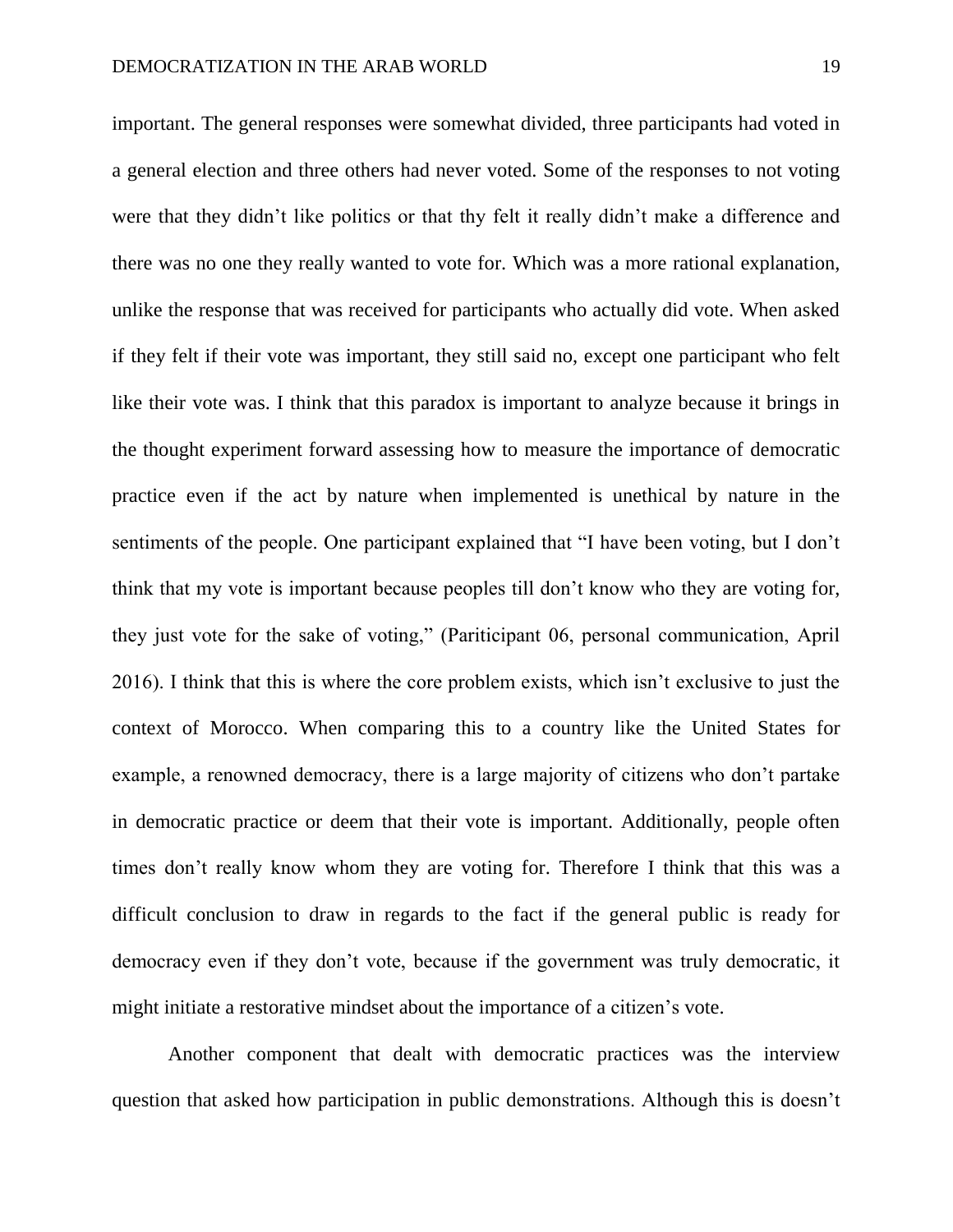necessarily constitute whether or not an individual believe in a democracy or not, it does offer valuable insight and areas to analyze on the extent of involvement that the public will take to reform their current government and issues. All the participants except for one had participated in a public demonstration; one participant even said, "I don't like those kinds of thing because they are all propaganda," (participant 06, personal communication, April 2016). This was interesting because even though public demonstrations are legal in Morocco, there are still negative connotations that surround protesting. This could be due to many factors, on would think that due to the February 20th movement in Morocco that signaled mass protest within the country, that this practice may seem normalized. Yet again, the whole concept of not feeling that this demonstrations and protest will actually make a difference arises as well. Take the February  $20<sup>th</sup>$  movement for instance; the repression of the movement and the lack of amending all the changes that were demanded may have relayed a general notion that these sort of practices don't hold much precedent in a country like Morocco.

#### *Religion in relation to Governance*

The last theme that were raised from the responses and that that was covered in the remaining interview questions related to religion and the implementation of it within politics and governance. The world values survey states the 23 percent of Moroccans believe that religious authorities ultimately interpret the laws as an essential characteristic of democracy and the remaining percentages were spanned across the scale towards whether or not the it is essential and a sizable percentage said they didn't know. This led to the analysis of the fact that in the context of Morocco it seems that democracy isn't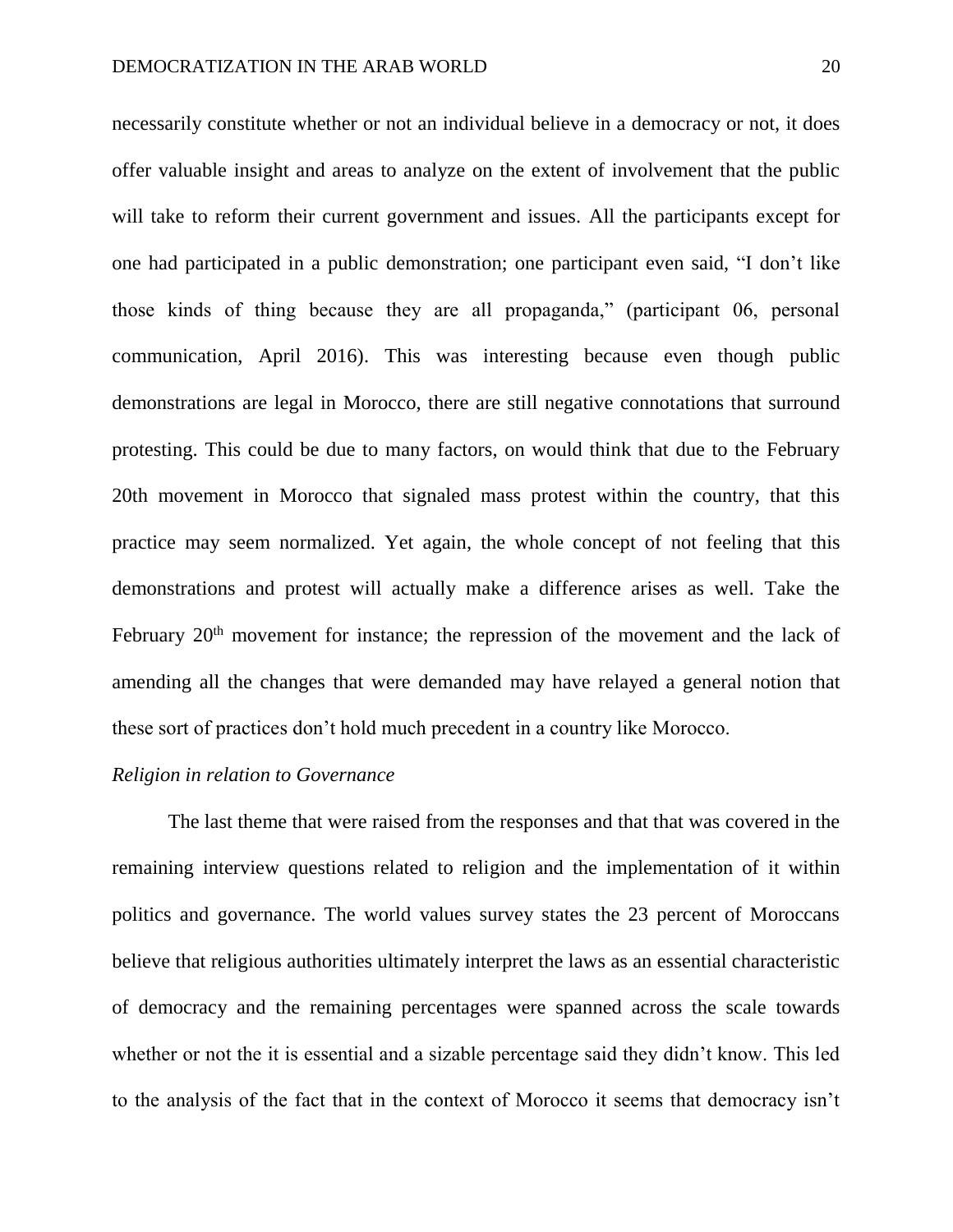necessary defined as a secularist form of government. This was something that was clearly highlighted in many responses as well.

When participants were asked if they were religious, most of them would say they didn't feel that religious but that they followed the main fundamental principles that Islam encompasses. Almost all participants also agreed that politics and religion should be separated, but that sharia law was something that should be implemented into the government. Therefore leading many contradictions to rise up in their responses. The main contradiction was apparent between the agreement that politics and religion should be separated by then the agreement that Islamic law should be included in the government. There seems to be a lack of connection between the phenomena of politics and law/governance. This seemed to be two separate entities defined by Moroccan participants who believed that sharia law was commendable and should be implemented because it places a strong deterrent to crime. The idea is that a punishment that is extreme will instill fear and allows individuals to not commit the crime as much. Using the sharia example of cutting a thief's hand off was something that majority of the participants agreed to because theft is a big problem in Morocco and all participants used the same explanations that it would stop them for stealing.

The most important conclusion that I took from this contradiction was that Islam and sharia law are something that aren't defined within the same prospects. Islam and religion is a way of life and something that should be integrated into the government but sharia law is almost viewed separately from the religion as its only separate entity. Also sharia law is something that has very negative connotations in the western world, but the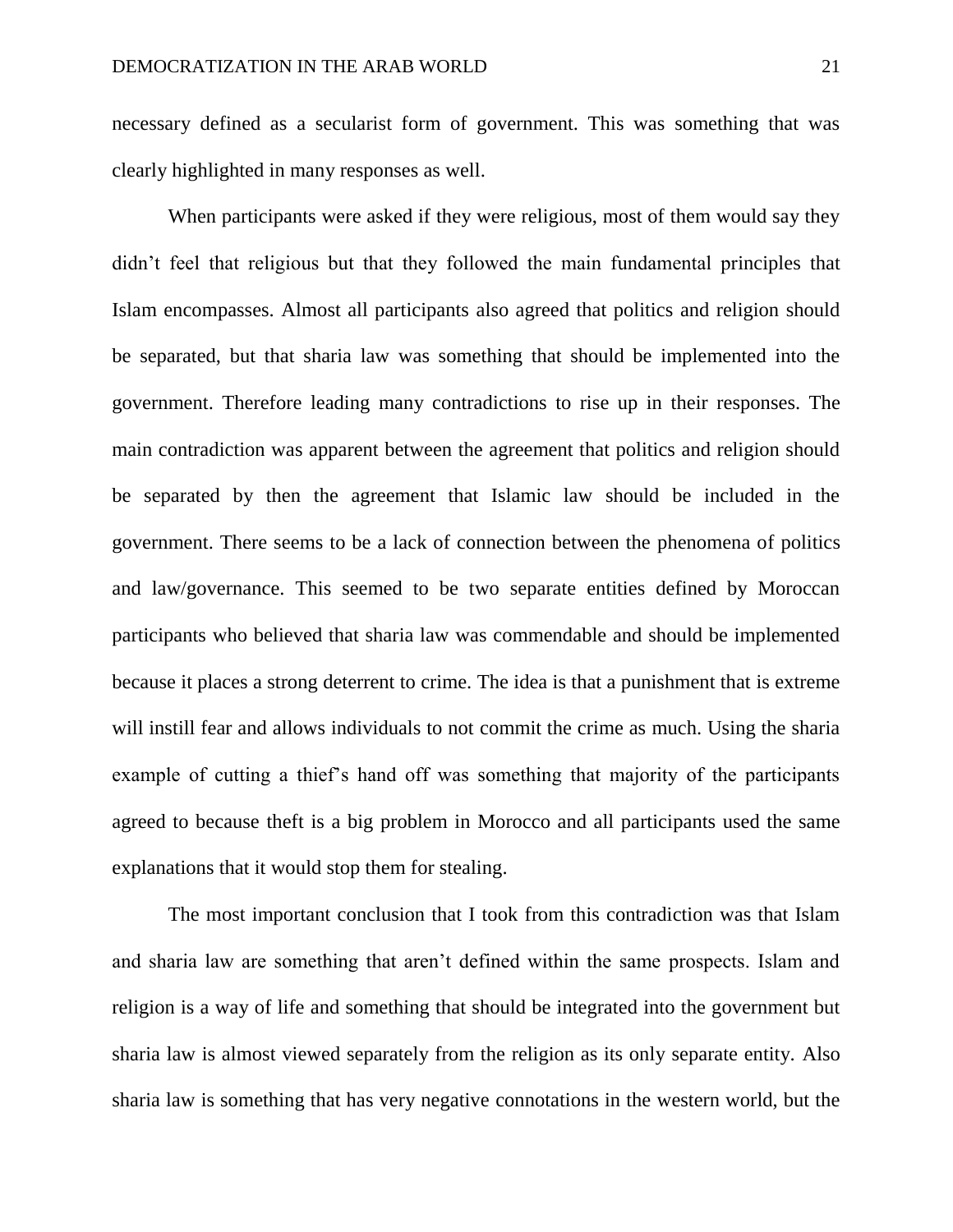idea of sharia law isn't intended on being radical by nature. In fact, the whole point is to maintain peace and order; the radicalization of the law has made its reputation seem negative. One participant said that "a long time ago when sharia law was existent everything in the Arab countries was perfect but now because its non existent, there are more problems" (Participant 05, personal communication, April 2016). This led to the conclusion that using certain subsets of Islam is permissible within the Moroccan context.

Altogether the outlook on democracy is positive, and in the end all the participants agreed that it was the best form of government and that even though there isn't a strong presence of democracy within the Arab world, they believe that Morocco is in the right direction towards democratization. At the end of each interview I asked the last question being what they defined democracy as, and all participants were set on declaring that a democratic government gives freedom and equality to the people. Although this is true, there is still many features that democracies hold that wasn't present in many sentiments that Moroccan presented.

#### *Conclusion*

The lack of democratic governments in the Arab world has been explained through many different theories and external factors that lead to this current paradigm. Scholars have pinpointed the Islamic political cultures, other bring forth the ideas that the authoritarian regimes are the ones that are hindering the emergence of democratic states. This study attempted to understand the societal and public sphere's sentiment of what democracy is and how it is defined in their own terms of following general democratic practices and values. It was found that the acceptance and agreements that democracy is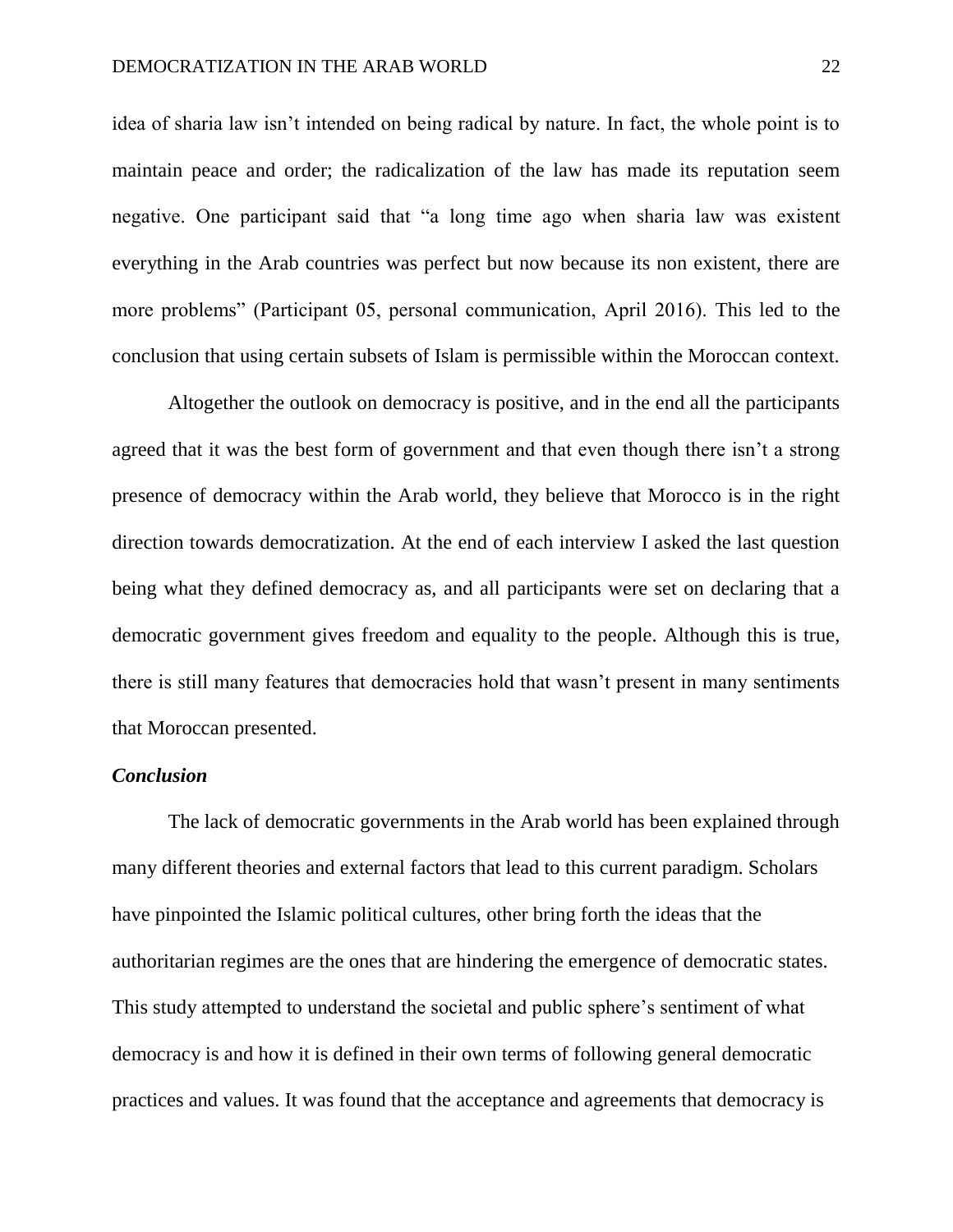the best form of government is due to the fact that the definitions of democracy are not completely in accordance with the general values and practices that democratic societies harbor. This then brings into question if a society's majority isn't in accordance with the general definitions of democracy is it truly the best form of government for these regimes. It also brings forth the questions as to whether or not these societies truly need to be transitioned to democracies. Lastly, this study does help contribute to the pressing point that the lack of democracy cannot be explained through the presence of Islam because religiosity didn't correlate to disapproving attitudes of democracy. It would be more beneficial for future research to focus on the developing the way these definitions are developed by considering the history of the country's society with different governmental laws and structures.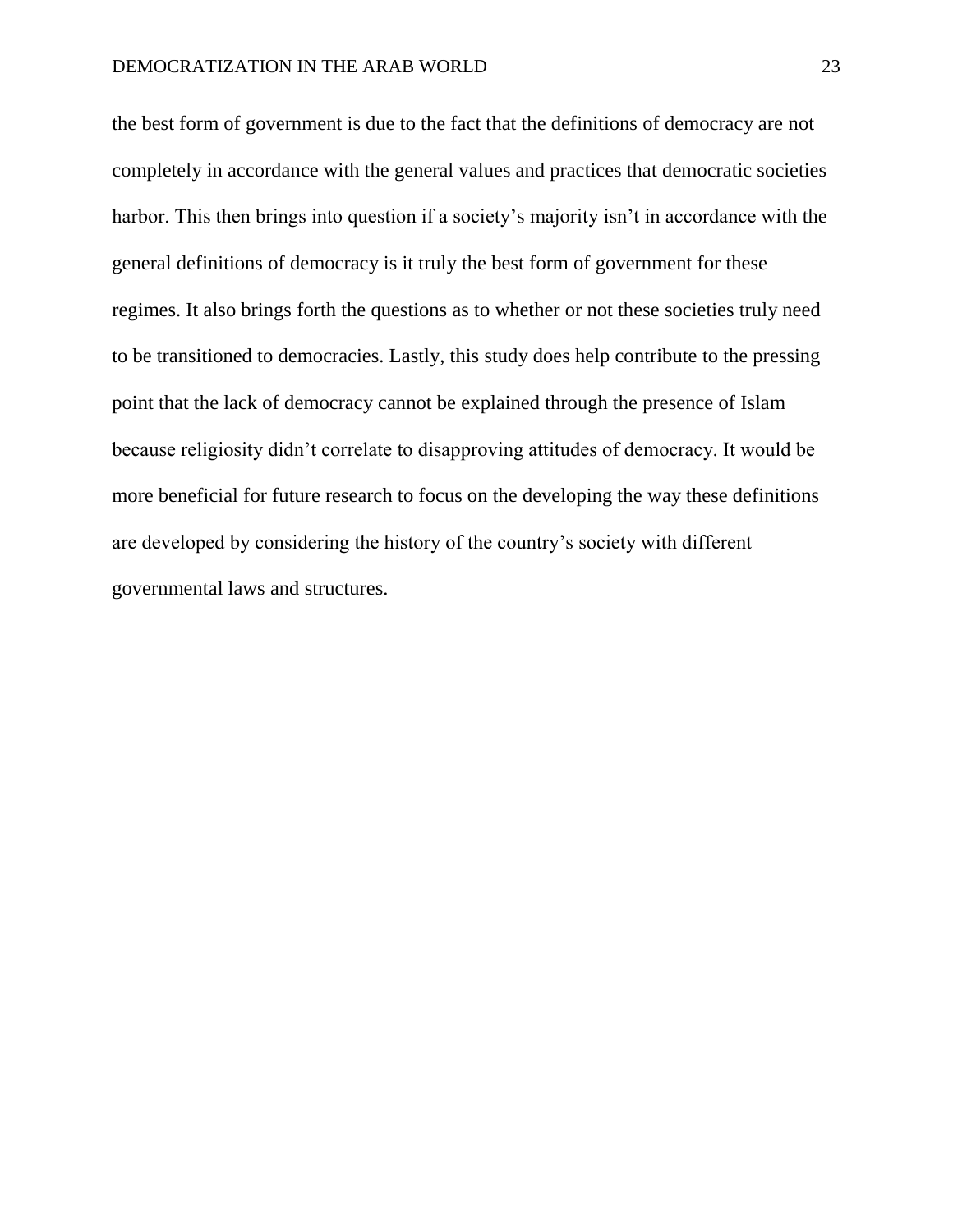## *Appendix*

## Interview Questions

1. First I would like to begin with recording your age, gender and current occupation?

2. Have you ever participated in a public demonstration or protest?

3. Have you ever voted in a general election? Do you feel that your vote is important?

4. Do you believe that freedom of religion should be a fundamental right? Can

Moroccans convert to another religion without repercussions?

5. Do you believe that the press (press, e-media, TVs), should have the freedom to talk about any issues?

6. Do you believe that speaking about any issue is a fundamental right for you as a human being and as a Moroccan?

7. Should political parties be banned to use religious ideas in political/electoral campaigns?

8. Should a government reflect the wants and needs of the majority of the population? Should minority voices be banned?

a. Explanation: Should minority groups like shitte groups and organizations or homosexual associations or others be guaranteed their right to exist and act publically?

9. How important is your religion in your everyday life? To what extent does your religion influence your life?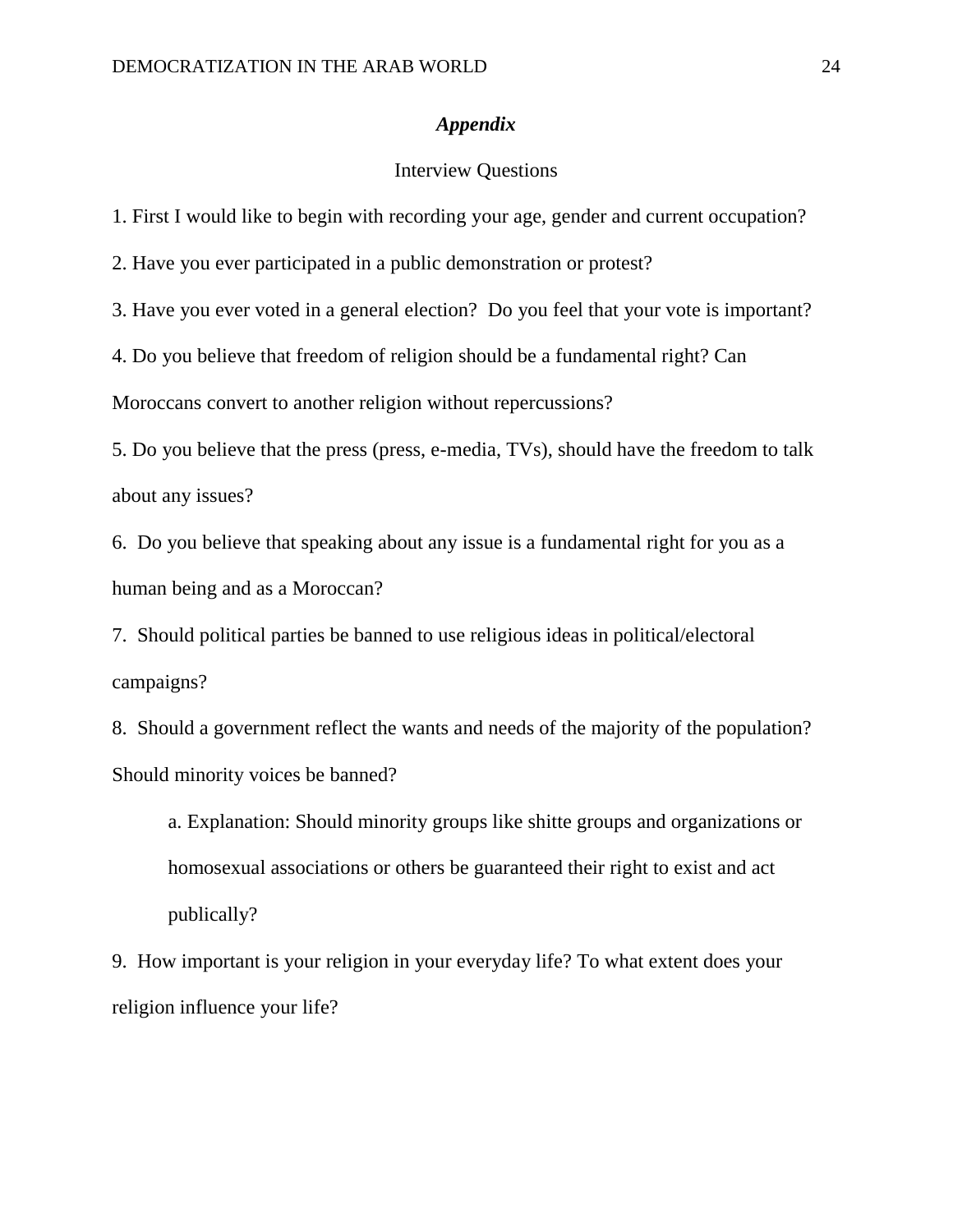10. Can Islamic practices and rules be integrated successfully into laws? For instance in sharia law, a thief is punishable with having his hand amputated, should these policies be implemented?

11. What do you know about the Moudaywana? Do you feel like the family code in Morocco reflects Islamic jurisprudence and values?Should the Moudaywana respond to the needs of women and men in a changing family and society?

12. Do you believe that democracy is the best form of government in North Africa and the Middle East?

13. A lot of scholars have pinpointed the fact that democracy in the Arab World has failed. Do you agree? If so, why do you think this is true?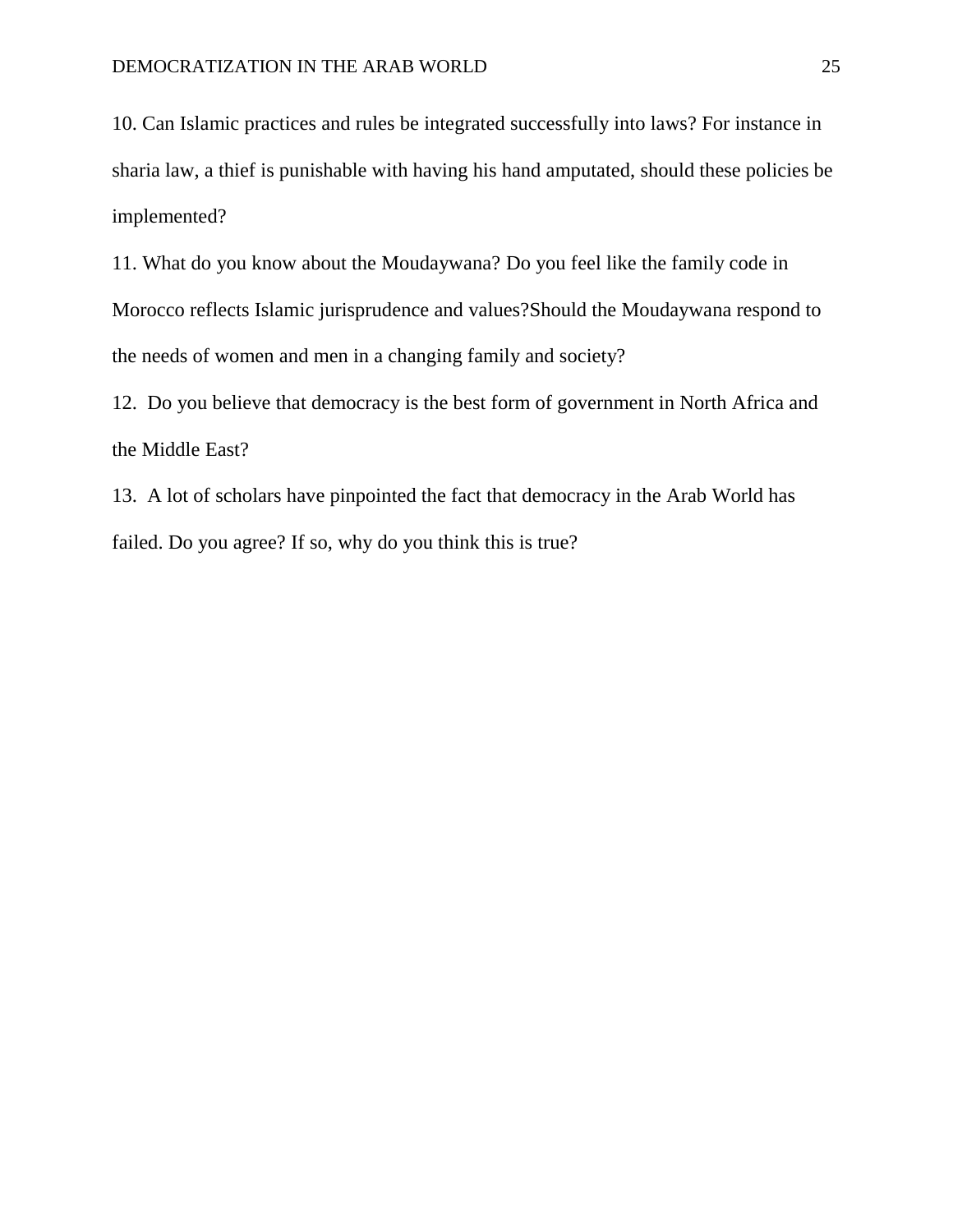## *Bibliography*

- Benski, T., Langman, L., Perugorría, I., Tejerina, B., &Desrues, T. (n.d.). Mobilizations in a hybrid regime: The 20th February Movement and the Moroccan regime. *Current Sociology,61*(4), 409-423.
- Blaydes, L., & Lo, J. (n.d.). One man, one vote, one time?A model of democratization in the Middle East.*Journal of Theoretical Politics,24*(1), 110-146.
- Cavatorta, F.. (2006). Civil Society, Islamism and Democratisation: The Case of Morocco. *The Journal of Modern African Studies*, *44*(2), 203–222. Retrieved from http://www.jstor.org/stable/3876155

Ghanim, D. (2009). Turkish Democracy and Political Islam. *Middle East Policy,16*(1), 75-84.

- Maghraoui, A.(2002). Depoliticization in Morocco.*Journal of Democracy* 13(4), 24- 32.The Johns Hopkins University Press. Retrieved May 5, 2016, from Project MUSE database.
- Safieddine, A., &Atwi, L. (2009). Is Governance a Prerequisite for Democracy ?Insights from the Middle East.*Middle East Policy,16*(1), 85-100.
- Storm, Lise. (2009). The dilemma of the Islamists: Human rights, democratization and the war on terror. *Middle East Policy,16*(1), 101.
- Stepan, A. & Linz, J. J.(2013). Democratization Theory and the "Arab Spring".*Journal of Democracy* 24(2), 15-30.The Johns Hopkins University Press. Retrieved May 5, 2016, from Project MUSE database.